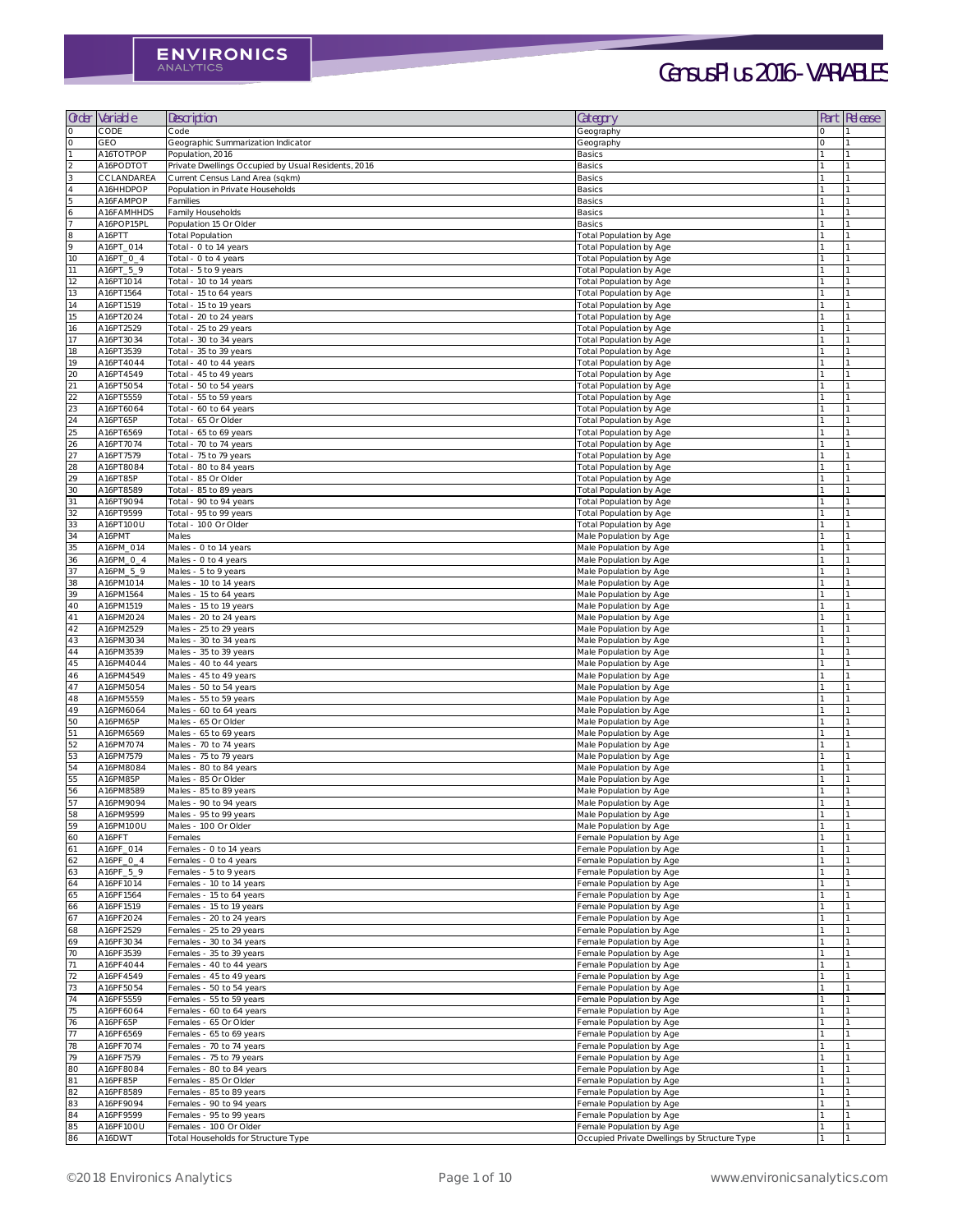| Order      | Variable                 | Description                                                                                                                 | Category                                                                                     | Part | Release |
|------------|--------------------------|-----------------------------------------------------------------------------------------------------------------------------|----------------------------------------------------------------------------------------------|------|---------|
| 87         | A16DWSING                | Structure Type - Single-detached house                                                                                      | Occupied Private Dwellings by Structure Type                                                 |      |         |
| 88<br>89   | A16DWAPT5P<br>A16DWOTHER | Structure Type - Apartment in a building that has five or more storeys<br>Structure Type - Other attached dwelling          | Occupied Private Dwellings by Structure Type<br>Occupied Private Dwellings by Structure Type |      |         |
| 90         | A16DWSEMI                | Structure Type - Semi-detached house                                                                                        | Occupied Private Dwellings by Structure Type                                                 |      |         |
| 91         | A16DWROW                 | Structure Type - Row house                                                                                                  | Occupied Private Dwellings by Structure Type                                                 |      |         |
| 92<br>93   | A16DWDPLEX<br>A16DWAPTU5 | Structure Type - Apartment or flat in a duplex<br>Structure Type - Apartment in a building that has fewer than five storeys | Occupied Private Dwellings by Structure Type<br>Occupied Private Dwellings by Structure Type |      |         |
| 94         | A16DWOATT                | Structure Type - Other single-attached house                                                                                | Occupied Private Dwellings by Structure Type                                                 |      |         |
| 95         | A16DWMOVE                | Structure Type - Movable dwelling                                                                                           | Occupied Private Dwellings by Structure Type                                                 |      |         |
| 96<br>97   | A16HST<br>A16HS1P        | Total Households for Household Size<br>Household Size - 1 person                                                            | Households by Size of Household<br>Households by Size of Household                           |      |         |
| 98         | A16HS2P                  | Household Size - 2 persons                                                                                                  | Households by Size of Household                                                              |      |         |
| 99<br>100  | A16HS3P<br>A16HS4P       | Household Size - 3 persons<br>Household Size - 4 persons                                                                    | Households by Size of Household<br>Households by Size of Household                           |      |         |
| 101        | A16HS5PP                 | Household Size - 5 or more persons                                                                                          | Households by Size of Household                                                              |      |         |
| 102        | A16HPT                   | Total Households for Population by Age                                                                                      | Household Population by Age                                                                  |      |         |
| 103<br>104 | A16HPT_O_4<br>A16HPT_5_9 | Household Population - O to 4 years<br>Household Population - 5 to 9 years                                                  | Household Population by Age<br>Household Population by Age                                   |      |         |
| 105        | A16HPT1014               | Household Population - 10 to 14 years                                                                                       | Household Population by Age                                                                  |      |         |
| 106        | A16HPT1519               | Household Population - 15 to 19 years                                                                                       | Household Population by Age                                                                  |      |         |
| 107<br>108 | A16HPT2024<br>A16HPT2529 | Household Population - 20 to 24 years<br>Household Population - 25 to 29 years                                              | Household Population by Age<br>Household Population by Age                                   |      |         |
| 109        | A16HPT3034               | Household Population - 30 to 34 years                                                                                       | Household Population by Age                                                                  |      |         |
| 110        | A16HPT3539               | Household Population - 35 to 39 years                                                                                       | Household Population by Age                                                                  |      |         |
| 111<br>112 | A16HPT4044<br>A16HPT4549 | Household Population - 40 to 44 years<br>Household Population - 45 to 49 years                                              | Household Population by Age<br>Household Population by Age                                   |      |         |
| 113        | A16HPT5054               | Household Population - 50 to 54 years                                                                                       | Household Population by Age                                                                  |      |         |
| 114        | A16HPT5559               | Household Population - 55 to 59 years                                                                                       | Household Population by Age                                                                  |      |         |
| 115<br>116 | A16HPT6064<br>A16HPT6569 | Household Population - 60 to 64 years<br>Household Population - 65 to 69 years                                              | Household Population by Age<br>Household Population by Age                                   |      |         |
| 117        | A16HPT7074               | Household Population - 70 to 74 years                                                                                       | Household Population by Age                                                                  |      |         |
| 118        | A16HPT7579               | Household Population - 75 to 79 years                                                                                       | Household Population by Age                                                                  |      |         |
| 119<br>120 | A16HPT8084<br>A16HPT85P  | Household Population - 80 to 84 years<br>Household Population - 85 Or Older                                                 | Household Population by Age<br>Household Population by Age                                   |      |         |
| 121        | A16MST                   | Total population 15 years and over by marital status                                                                        | Marital Status                                                                               |      |         |
| 122        | A16MSWP                  | Marital Status - Married or living with a common-law partner                                                                | Marital Status                                                                               |      |         |
| 123<br>124 | A16MSM<br>A16MSCL        | Marital Status - Married (and not separated)<br>Marital Status - Living common law                                          | Marital Status<br>Marital Status                                                             |      |         |
| 125        | A16MSNP                  | Marital Status - Not married and not living with a common-law partner                                                       | Marital Status                                                                               |      |         |
| 126        | A16MSSIN                 | Marital Status - Single (never legally married)                                                                             | <b>Marital Status</b>                                                                        |      |         |
| 127<br>128 | A16MSSEP<br>A16MSDIV     | Marital Status - Separated<br>Marital Status - Divorced                                                                     | Marital Status<br>Marital Status                                                             |      |         |
| 129        | A16MSWID                 | Marital Status - Widowed                                                                                                    | Marital Status                                                                               |      |         |
| 130        | A16CFT<br>A16CF2P        | <b>Total Census Families for Family Size</b>                                                                                | Census Families by Family Size                                                               |      |         |
| 131<br>132 | A16CF3P                  | Size of census family - 2 persons<br>Size of census family - 3 persons                                                      | Census Families by Family Size<br>Census Families by Family Size                             |      |         |
| 133        | A16CF4P                  | Size of census family - 4 persons                                                                                           | Census Families by Family Size                                                               |      |         |
| 134<br>135 | A16CF5PP<br>A16FSFAMT    | Size of census family - 5 or more persons<br><b>Total Census Families for Family Structure</b>                              | Census Families by Family Size<br>Census Families by Family Structure                        |      |         |
| 136        | A16FSCOUP                | <b>Total Couple Families</b>                                                                                                | Census Families by Family Structure                                                          |      |         |
| 137        | A16FSMART                | Families - Couples - Married                                                                                                | Census Families by Family Structure                                                          |      |         |
| 138<br>139 | A16FSCMLT<br>A16FSCPNC   | Families - Couples - Common-law<br>Families - Couples - without children                                                    | Census Families by Family Structure<br>Census Families by Family Structure                   |      |         |
| 140        | A16FSCPWC                | Families - Couples - with children                                                                                          | Census Families by Family Structure                                                          |      |         |
| 141        | A16FSCP1C                | Families - Couples - 1 child                                                                                                | Census Families by Family Structure                                                          |      |         |
| 142<br>143 | A16FSCP2C<br>A16FSCP3C   | Families - Couples - 2 children<br>Families - Couples - 3 children                                                          | Census Families by Family Structure<br>Census Families by Family Structure                   |      |         |
| 144        | A16FSLPT                 | <b>Total Lone-Parent Families</b>                                                                                           | Census Families by Family Structure                                                          |      |         |
| 145        | A16FSFLPT                | Families - Lone Parent - Female parent                                                                                      | Census Families by Family Structure                                                          |      |         |
| 146<br>147 | A16FSMLPT<br>A16FSLP1C   | Families - Lone Parent - Male parent<br>Families - Lone Parent - 1 child                                                    | Census Families by Family Structure<br>Census Families by Family Structure                   |      |         |
| 148        | A16FSLP2C                | Families - Lone Parent - 2 children                                                                                         | Census Families by Family Structure                                                          |      |         |
| 149        | A16FSLP3C                | Families - Lone Parent - 3 children                                                                                         | Census Families by Family Structure<br>Census Family Households by Family Size               |      |         |
| 150<br>151 | A16CFHT<br>A16CFH2P      | Total Census Family Households for Family Size<br>Size of census family household - 2 persons                               | Census Family Households by Family Size                                                      |      |         |
| 152        | A16CFH3P                 | Size of census family household - 3 persons                                                                                 | Census Family Households by Family Size                                                      |      |         |
| 153<br>154 | A16CFH4P<br>A16CFH5PP    | Size of census family household - 4 persons<br>Size of census family household - 5 or more persons                          | Census Family Households by Family Size<br>Census Family Households by Family Size           |      |         |
| 155        | A16FHFAMT                | Total Census Family Households for Family Structure                                                                         | Census Family Households by Family Structure                                                 |      |         |
| 156        | A16FHCOUT                | <b>Total Couple Family Households</b>                                                                                       | Census Family Households by Family Structure                                                 |      |         |
| 157<br>158 | A16FHMART<br>A16FHCMLT   | Family Households - Couples - Married<br>Family Households - Couples - Common-law                                           | Census Family Households by Family Structure<br>Census Family Households by Family Structure |      |         |
| 159        | A16FHCPNC                | Family Households - Couples - without children                                                                              | Census Family Households by Family Structure                                                 |      |         |
| 160        | A16FHCPWC                | Family Households - Couples - with children                                                                                 | Census Family Households by Family Structure                                                 |      |         |
| 161<br>162 | A16FHCP1C<br>A16FHCP2C   | Family Households - Couples - 1 child<br>Family Households - Couples - 2 children                                           | Census Family Households by Family Structure<br>Census Family Households by Family Structure |      |         |
| 163        | A16FHCP3C                | Family Households - Couples - 3 children                                                                                    | Census Family Households by Family Structure                                                 |      |         |
| 164        | A16FHLPT                 | Total Lone-Parent Family Households                                                                                         | Census Family Households by Family Structure                                                 |      |         |
| 165<br>166 | A16FHFLPT<br>A16FHMLPT   | Family Households - Lone Parent - Female parent<br>Family Households - Lone Parent - Male parent                            | Census Family Households by Family Structure<br>Census Family Households by Family Structure |      |         |
| 167        | A16FHLP1C                | Family Households - Lone Parent - 1 child                                                                                   | Census Family Households by Family Structure                                                 |      |         |
| 168        | A16FHLP2C                | Family Households - Lone Parent - 2 children                                                                                | Census Family Households by Family Structure                                                 |      |         |
| 169<br>170 | A16FHLP3C<br>A16CHT      | Family Households - Lone Parent - 3 children<br>Total Number of Children At Home                                            | Census Family Households by Family Structure<br>Total Children At Home by Age                |      |         |
| 171        | A16CH_0_4                | Children At Home - O to 4 years                                                                                             | Total Children At Home by Age                                                                |      |         |
| 172        | A16CH_5_9                | Children At Home - 5 to 9 years                                                                                             | Total Children At Home by Age                                                                |      |         |
| 173<br>174 | A16CH1014<br>A16CH1519   | Children At Home - 10 to 14 years<br>Children At Home - 15 to 19 years                                                      | Total Children At Home by Age<br>Total Children At Home by Age                               |      |         |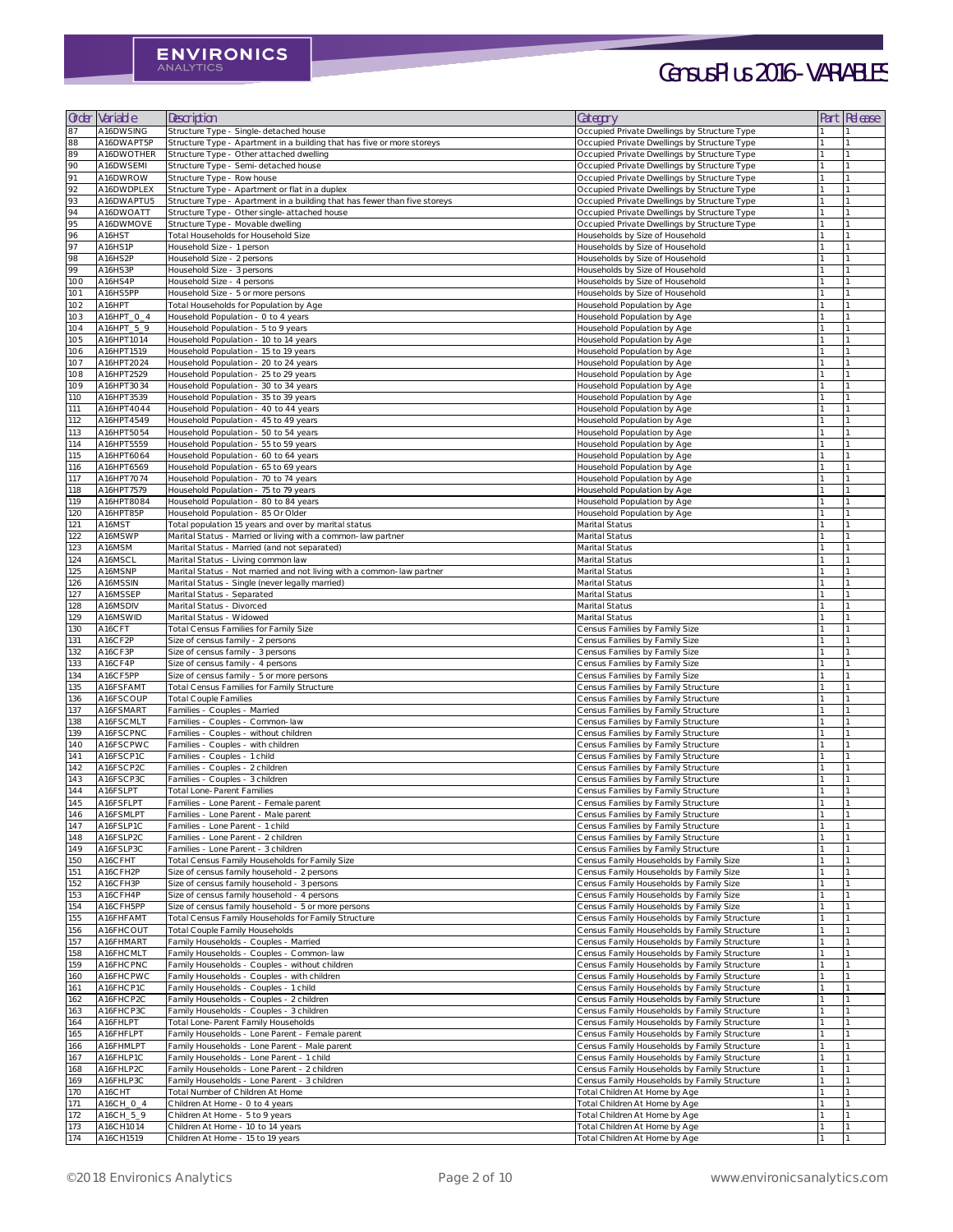| Order             | Variable                 | Description                                                                  | Category                                                       | Part | <b>Release</b> |
|-------------------|--------------------------|------------------------------------------------------------------------------|----------------------------------------------------------------|------|----------------|
| 175               | A16CH2O24                | Children At Home - 20 to 24 years                                            | Total Children At Home by Age                                  |      |                |
| 176               | A16CH2529                | Children At Home - 25 to 29 years                                            | Total Children At Home by Age                                  |      |                |
| 177               | A16CH3O34                | Children At Home - 30 to 34 years                                            | Total Children At Home by Age                                  |      |                |
| 178               | A16CH3539                | Children At Home - 35 to 39 years                                            | Total Children At Home by Age                                  |      |                |
| 179<br>180        | A16CH4O44<br>A16CH4549   | Children At Home - 40 to 44 years<br>Children At Home - 45 to 49 years       | Total Children At Home by Age<br>Total Children At Home by Age |      |                |
| 181               | A16CH5054                | Children At Home - 50 to 54 years                                            | Total Children At Home by Age                                  |      |                |
| 182               | A16CH5559                | Children At Home - 55 to 59 years                                            | Total Children At Home by Age                                  |      |                |
| 183               | A16CH6064                | Children At Home - 60 to 64 years                                            | Total Children At Home by Age                                  |      |                |
| 184               | A16CH6569                | Children At Home - 65 to 69 years                                            | Total Children At Home by Age                                  |      |                |
| 185<br>186        | A16CH7074<br>A16CH7579   | Children At Home - 70 to 74 years<br>Children At Home - 75 to 79 years       | Total Children At Home by Age<br>Total Children At Home by Age |      |                |
| 187               | A16CH8084                | Children At Home - 80 to 84 years                                            | Total Children At Home by Age                                  |      |                |
| 188               | A16CH85P                 | Children At Home - 85 Or Older                                               | Total Children At Home by Age                                  |      |                |
| 189               | A16HTCT                  | Total Households For Household Type                                          | Households by Household Type                                   |      |                |
| 190               | A16HTCF1                 | One-Census family households                                                 | Households by Household Type                                   |      |                |
| 191<br>192        | A16HTCFMLT<br>A16HTCFNON | Multiple-Census-family households<br>Non-census family households            | Households by Household Type<br>Households by Household Type   |      |                |
| 193               | A16HTCFN1P               | One-person non-census family households                                      | Households by Household Type                                   |      |                |
| 194               | A16HTCFN2P               | Two-or-more-person non-census family households                              | Households by Household Type                                   |      |                |
| 195               | A16MTT                   | Total Household Population for Mother Tongue                                 | Detailed mother tongue                                         |      |                |
| 196               | A16MTSIN                 | Mother Tongue - Single Responses                                             | Detailed mother tongue                                         |      |                |
| 197               | A16MTOFF                 | Mother Tongue - Official languages                                           | Detailed mother tongue                                         |      |                |
| 198<br>199        | A16MTENGL<br>A16MTFREN   | Mother Tongue - English<br>Mother Tongue - French                            | Detailed mother tongue<br>Detailed mother tongue               |      |                |
| 200               | A16MTNON                 | Mother Tongue - Non-Official languages                                       | Detailed mother tongue                                         |      |                |
| 201               | A16MTABOR                | Mother Tongue - Aboriginal languages                                         | Detailed mother tongue                                         |      |                |
| 202               | A16MTABOT                | Mother Tongue - Other Aboriginal languages, n.i.e.                           | Detailed mother tongue                                         |      |                |
| 203               | A16MTATIK                | Mother Tongue - Atikamekw                                                    | Detailed mother tongue                                         |      |                |
| 204               | A16MTINNU                | Mother Tongue - Innu/Montagnais                                              | Detailed mother tongue                                         |      |                |
| 205<br>206        | A16MTCREE<br>A16MTMIKM   | Mother Tongue - Cree languages, n.i.e.<br>Mother Tongue - Mi'kmaq            | Detailed mother tongue<br>Detailed mother tongue               |      |                |
| 207               | A16MTOJIB                | Mother Tongue - Ojibway                                                      | Detailed mother tongue                                         |      |                |
| 208               | A16MTOCREE               | Mother Tongue - Oji-Cree                                                     | Detailed mother tongue                                         |      |                |
| 209               | A16MTATHA                | Mother Tongue - Athabaskan languages, n.i.e.                                 | Detailed mother tongue                                         |      |                |
| 210               | A16MTDENE                | Mother Tongue - Dene                                                         | Detailed mother tongue                                         |      |                |
| 211               | A16MTINUK                | Mother Tongue - Inuktitut                                                    | Detailed mother tongue                                         |      |                |
| 212<br>213        | A16MTNABT<br>A16MTKABY   | Mother Tongue - Non-Aboriginal languages<br>Mother Tongue - Kabyle           | Detailed mother tongue<br>Detailed mother tongue               |      |                |
| 214               | A16MTBERB                | Mother Tongue - Berber languages, n.i.e.                                     | Detailed mother tongue                                         |      |                |
| 215               | A16MTAFAS                | Mother Tongue - Afro-Asiatic languages, n.i.e.                               | Detailed mother tongue                                         |      |                |
| 216               | A16MTOROM                | Mother Tongue - Oromo                                                        | Detailed mother tongue                                         |      |                |
| 217               | A16MTSOMA                | Mother Tongue - Somali                                                       | Detailed mother tongue                                         |      |                |
| 218               | A16MTAMHA                | Mother Tongue - Amharic                                                      | Detailed mother tongue                                         |      |                |
| 219<br>220        | A16MTARAB<br>A16MTASSY   | Mother Tongue - Arabic<br>Mother Tongue - Assyrian Neo-Aramitc               | Detailed mother tongue<br>Detailed mother tongue               |      |                |
| 221               | A16MTCHAL                | Mother Tongue - Chaldean Neo-Aramitc                                         | Detailed mother tongue                                         |      |                |
| 222               | A16MTHEBR                | Mother Tongue - Hebrew                                                       | Detailed mother tongue                                         |      |                |
| 223               | A16MTMALT                | Mother Tongue - Maltese                                                      | Detailed mother tongue                                         |      |                |
| 224               | A16MTTIGR                | Mother Tongue - Tigrigna                                                     | Detailed mother tongue                                         |      |                |
| 225               | A16MTKHME                | Mother Tongue - Khmer (Cambodian)                                            | Detailed mother tongue                                         |      |                |
| 226<br>227        | A16MTVIET<br>A16MTAUSO   | Mother Tongue - Vietnamese<br>Mother Tongue - Austronesian languages, n.i.e. | Detailed mother tongue<br>Detailed mother tongue               |      |                |
| 228               | A16MTCEBU                | Mother Tongue - Cebuano                                                      | Detailed mother tongue                                         |      |                |
| 229               | A16MTHILI                | Mother Tongue - Hiligaynon                                                   | Detailed mother tongue                                         |      |                |
| 230               | A16MTILOC                | Mother Tongue - Ilocano                                                      | Detailed mother tongue                                         |      |                |
| 231               | A16MTMALY                | Mother Tongue - Malay                                                        | Detailed mother tongue                                         |      |                |
| 232               | A16MTTAGA                | Mother Tongue - Tagalog (Pilipino, Filipino)                                 | Detailed mother tongue                                         |      |                |
| 233<br>234        | A16MTCNIE<br>A16MTCREO   | Mother Tongue - Creole languages, n.i.e.<br>Mother Tongue - Creole, n.o.s.   | Detailed mother tongue<br>Detailed mother tonque               |      |                |
| 235               | A16MTDRAV                | Mother Tongue - Dravidian languages, n.i.e.                                  | Detailed mother tongue                                         |      |                |
| 236               | A16MTMALA                | Mother Tongue - Malayalam                                                    | Detailed mother tongue                                         |      |                |
| 237               | A16MTTAMI                | Mother Tongue - Tamil                                                        | Detailed mother tongue                                         |      |                |
| 238               | A16MTTELU                | Mother Tongue - Telugu                                                       | Detailed mother tongue                                         |      |                |
| 239<br><b>240</b> | A16MTALBA<br>A16MTARME   | Mother Tongue - Albanian<br>Mother Tongue - Armenian                         | Detailed mother tongue<br>Detailed mother tongue               |      |                |
| 241               | A16MTLATV                | Mother Tongue - Latvian                                                      | Detailed mother tongue                                         |      |                |
| 242               | A16MTLITH                | Mother Tongue - Lithuanian                                                   | Detailed mother tongue                                         |      |                |
| 243               | A16MTSLAV                | Mother Tongue - Slavic languages, n.i.e.                                     | Detailed mother tongue                                         |      |                |
| 244               | A16MTBOSN                | Mother Tongue - Bosnian                                                      | Detailed mother tongue                                         |      |                |
| 245               | A16MTBULG                | Mother Tongue - Bulgarian                                                    | Detailed mother tongue                                         |      |                |
| 246<br>247        | A16MTCROA<br>A16MTCZEC   | Mother Tongue - Croatian<br>Mother Tongue - Czech                            | Detailed mother tongue<br>Detailed mother tongue               |      |                |
| 248               | A16MTMACE                | Mother Tongue - Macedonian                                                   | Detailed mother tongue                                         |      |                |
| 249               | A16MTPOLI                | Mother Tongue - Polish                                                       | Detailed mother tongue                                         |      |                |
| 250               | A16MTRUSS                | Mother Tongue - Russian                                                      | Detailed mother tongue                                         |      |                |
| 251               | A16MTSERB                | Mother Tongue - Serbian                                                      | Detailed mother tongue                                         |      |                |
| 252               | A16MTSBCR                | Mother Tongue - Serbo-Croatian                                               | Detailed mother tongue                                         |      |                |
| 253<br>254        | A16MTSLOK<br>A16MTSLOV   | Mother Tongue - Slovak<br>Mother Tongue - Slovenian                          | Detailed mother tongue<br>Detailed mother tongue               |      |                |
| 255               | A16MTUKRA                | Mother Tongue - Ukrainian                                                    | Detailed mother tongue                                         |      |                |
| 256               | A16MTAFRK                | Mother Tongue - Afrikaans                                                    | Detailed mother tongue                                         |      |                |
| 257               | A16MTDANI                | Mother Tongue - Danish                                                       | Detailed mother tongue                                         |      |                |
| 258               | A16MTDUTC                | Mother Tongue - Dutch                                                        | Detailed mother tongue                                         |      |                |
| 259               | A16MTGRMO                | Mother Tongue - German languages, n.i.e.                                     | Detailed mother tongue                                         |      |                |
| 260               | A16MTGERM                | Mother Tongue - German                                                       | Detailed mother tongue                                         |      |                |
| 261<br>262        | A16MTNORW<br>A16MTSWED   | Mother Tongue - Norwegian<br>Mother Tongue - Swedish                         | Detailed mother tongue<br>Detailed mother tongue               |      |                |
|                   |                          |                                                                              |                                                                |      |                |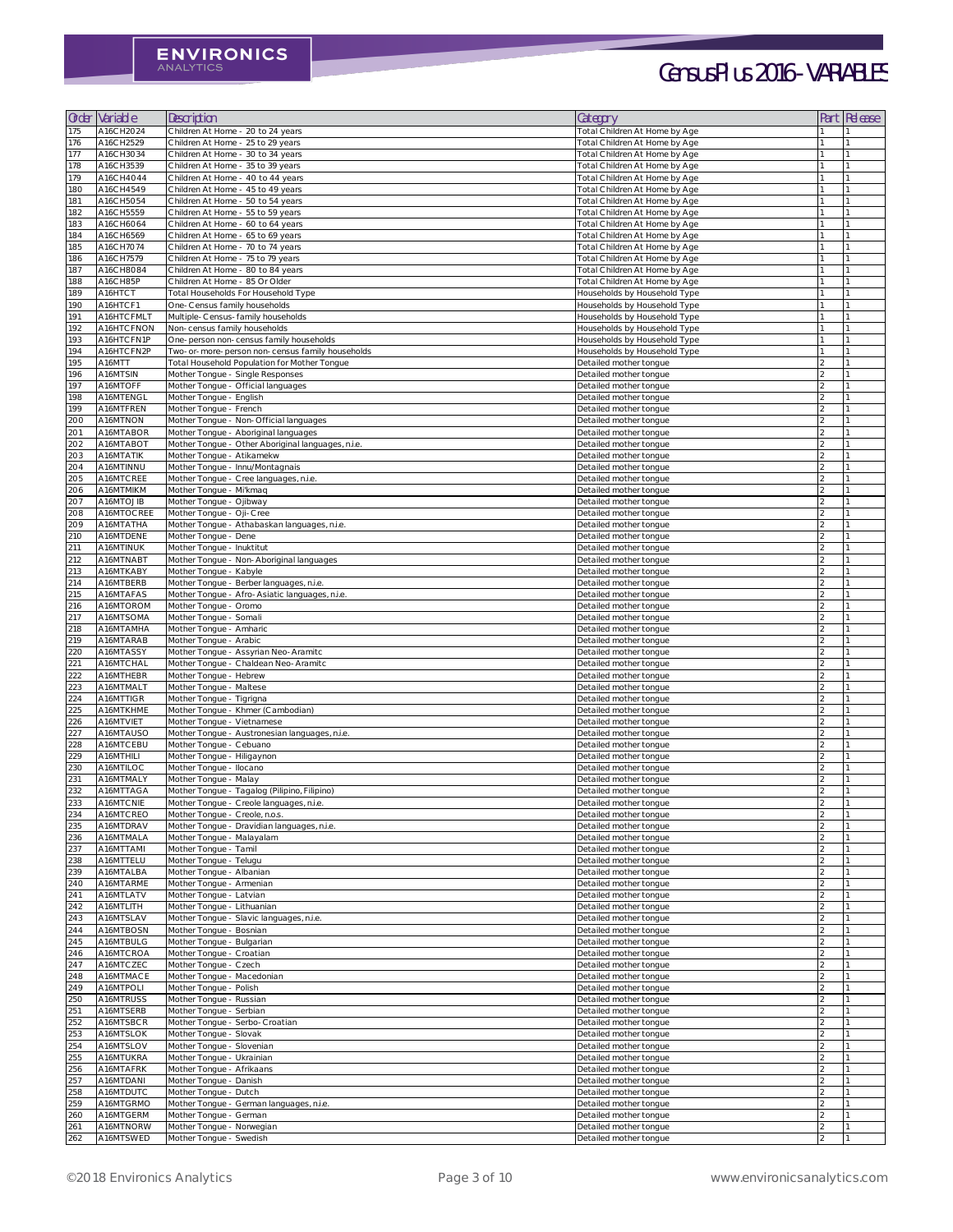| Order      | Variable               | Description                                                                                                  | Category                                                                                   | Part                            | Release |
|------------|------------------------|--------------------------------------------------------------------------------------------------------------|--------------------------------------------------------------------------------------------|---------------------------------|---------|
| 263        | A16MTYIDD              | Mother Tongue - Yiddish                                                                                      | Detailed mother tongue                                                                     |                                 |         |
| 264        | A16MTGREE              | Mother Tongue - Greek                                                                                        | Detailed mother tongue                                                                     |                                 |         |
| 265<br>266 | A16MTBENG<br>A16MTGUJA | Mother Tongue - Bengali<br>Mother Tongue - Gujarati                                                          | Detailed mother tongue<br>Detailed mother tongue                                           | $\mathfrak{D}$                  |         |
| 267        | A16MTHIND              | Mother Tongue - Hindi                                                                                        | Detailed mother tongue                                                                     | $\mathcal{D}$                   |         |
| 268        | A16MTINIR              | Mother Tongue - Indo-Iranian languages, n.i.e.                                                               | Detailed mother tongue                                                                     |                                 |         |
| 269        | A16MTMARA              | Mother Tongue - Marathi                                                                                      | Detailed mother tongue                                                                     |                                 |         |
| 270<br>271 | A16MTNEPA<br>A16MTPANJ | Mother Tongue - Nepali<br>Mother Tongue - Panjabi (Punjabi)                                                  | Detailed mother tongue<br>Detailed mother tongue                                           |                                 |         |
| 272        | A16MTSIND              | Mother Tongue - Sindhi                                                                                       | Detailed mother tongue                                                                     |                                 |         |
| 273        | A16MTSINH              | Mother Tongue - Sinhala (Sinhalese)                                                                          | Detailed mother tongue                                                                     | $\mathcal{D}$                   |         |
| 274        | A16MTURDU              | Mother Tongue - Urdu                                                                                         | Detailed mother tongue                                                                     | $\mathcal{D}$                   |         |
| 275<br>276 | A16MTKURD<br>A16MTPASH | Mother Tongue - Kurdish<br>Mother Tongue - Pashto                                                            | Detailed mother tongue<br>Detailed mother tongue                                           | $\mathfrak{D}$<br>$\mathcal{P}$ |         |
| 277        | A16MTPERS              | Mother Tongue - Persian (Farsi)                                                                              | Detailed mother tongue                                                                     |                                 |         |
| 278        | A16MTITAL              | Mother Tongue - Italian                                                                                      | Detailed mother tongue                                                                     |                                 |         |
| 279        | A16MTPORT              | Mother Tongue - Portuguese                                                                                   | Detailed mother tongue                                                                     |                                 |         |
| 280<br>281 | A16MTROMA<br>A16MTSPAN | Mother Tongue - Romanian<br>Mother Tongue - Spanish                                                          | Detailed mother tongue<br>Detailed mother tongue                                           | っ<br>$\mathcal{D}$              |         |
| 282        | A16MTJAPA              | Mother Tongue - Japanese                                                                                     | Detailed mother tongue                                                                     | $\mathcal{D}$                   |         |
| 283        | A16MTKORE              | Mother Tongue - Korean                                                                                       | Detailed mother tongue                                                                     | $\mathcal{D}$                   |         |
| 284        | A16MTAKAN              | Mother Tongue - Akan (Twi)                                                                                   | Detailed mother tongue                                                                     |                                 |         |
| 285<br>286 | A16MTNIGC<br>A16MTRUND | Mother Tongue - Niger-Congo languages, n.i.e.<br>Mother Tongue - Rundi (Kirundi)                             | Detailed mother tongue                                                                     |                                 |         |
| 287        | A16MTRWAN              | Mother Tongue - Rwanda (Kinyarwanda)                                                                         | Detailed mother tongue<br>Detailed mother tongue                                           | 2                               |         |
| 288        | A16MTSWAH              | Mother Tongue - Swahili                                                                                      | Detailed mother tongue                                                                     |                                 |         |
| 289        | A16MTYORU              | Mother Tongue - Yoruba                                                                                       | Detailed mother tongue                                                                     | $\mathcal{D}$                   |         |
| 290        | A16MTNISA              | Mother Tongue - Nilo-Saharan languages                                                                       | Detailed mother tongue                                                                     | $\mathcal{D}$                   |         |
| 291<br>292 | A16MTSIGN<br>A16MTCANT | Mother Tongue - Sign languages<br>Mother Tongue - Cantonese                                                  | Detailed mother tongue<br>Detailed mother tongue                                           | 2                               |         |
| 293        | A16MTHAKK              | Mother Tongue - Hakka                                                                                        | Detailed mother tongue                                                                     |                                 |         |
| 294        | A16MTMAND              | Mother Tongue - Mandarin                                                                                     | Detailed mother tongue                                                                     |                                 |         |
| 295        | A16MTSINO              | Mother Tongue - Sino-Tibetan languages, n.i.e.                                                               | Detailed mother tongue                                                                     |                                 |         |
| 296<br>297 | A16MTMINN<br>A16MTWU   | Mother Tongue - Min Nan (Chaochow, Teochow, Fukien, Taiwanese)<br>Mother Tongue - Wu (Shangainese)           | Detailed mother tongue<br>Detailed mother tongue                                           | $\mathcal{D}$<br>$\mathfrak{D}$ |         |
| 298        | A16MTCHIN              | Mother Tongue - Chinese, n.o.s.                                                                              | Detailed mother tongue                                                                     |                                 |         |
| 299        | A16MTTIBE              | Mother Tongue - Tibetan languages                                                                            | Detailed mother tongue                                                                     |                                 |         |
| 300        | A16MTLAO               | Mother Tongue - Lao                                                                                          | Detailed mother tongue                                                                     |                                 |         |
| 301        | A16MTTHAI              | Mother Tongue - Thai                                                                                         | Detailed mother tongue                                                                     |                                 |         |
| 302<br>303 | A16MTTUKO<br>A16MTTURK | Mother Tongue - Turkic languages, n.i.e.<br>Mother Tongue - Turkish                                          | Detailed mother tongue<br>Detailed mother tongue                                           |                                 |         |
| 304        | A16MTESTO              | Mother Tongue - Estonian                                                                                     | Detailed mother tongue                                                                     | $\mathcal{D}$                   |         |
| 305        | A16MTFINN              | Mother Tongue - Finnish                                                                                      | Detailed mother tongue                                                                     |                                 |         |
| 306        | A16MTHUNG              | Mother Tongue - Hungarian                                                                                    | Detailed mother tongue                                                                     |                                 |         |
| 307<br>308 | A16MTOTHE<br>A16MTMT   | Mother Tongue - Other languages, n.i.e.<br>Mother Tongue - Multiple Responses                                | Detailed mother tongue<br>Detailed mother tongue                                           |                                 |         |
| 309        | A16MTMEF               | Mother Tongue - English and French                                                                           | Detailed mother tongue                                                                     |                                 |         |
| <b>310</b> | A16MTMEN               | Mother Tongue - English and non-official language                                                            | Detailed mother tongue                                                                     |                                 |         |
| 311        | A16MTMFN               | Mother Tongue - French and non-official language                                                             | Detailed mother tongue                                                                     | $\mathcal{D}$                   |         |
| 312<br>313 | A16MTMEFN<br>A16HLT    | Mother Tongue - English, French and non-official language<br>Total Household Population for Language at Home | Detailed mother tongue<br>Detailed language spoken most often at home                      | 3                               |         |
| 314        | A16HLSIN               | Language at Home - Single Responses                                                                          | Detailed language spoken most often at home                                                |                                 |         |
| 315        | A16HLOFF               | Language at Home - Official languages                                                                        | Detailed language spoken most often at home                                                |                                 |         |
| 316        | A16HLENGL              | Language at Home - English                                                                                   | Detailed language spoken most often at home                                                |                                 |         |
| 317<br>318 | A16HLFREN<br>A16HLNON  | Language at Home - French<br>Language at Home - Non-Official languages                                       | Detailed language spoken most often at home<br>Detailed language spoken most often at home | 3<br>3                          |         |
| 319        | A16HLABOR              | Language at Home - Aboriginal languages                                                                      | Detailed language spoken most often at home                                                | 3                               |         |
| 320        | A16HLABOT              | Language at Home - Other Aboriginal languages, n.i.e.                                                        | Detailed language spoken most often at home                                                | 3                               |         |
| 321        | A16HLATIK              | Language at Home - Atikamekw                                                                                 | Detailed language spoken most often at home                                                |                                 |         |
| 322        | A16HLINNU              | Language at Home - Innu/Montagnais                                                                           | Detailed language spoken most often at home                                                |                                 |         |
| 323<br>324 | A16HLCREE<br>A16HLMIKM | language at Home - Cree languages, n.i.e.<br>Language at Home - Mi'kmaq                                      | Detailed language spoken most often at home<br>Detailed language spoken most often at home | 3                               |         |
| 325        | A16HLOJIB              | Language at Home - Ojibway                                                                                   | Detailed language spoken most often at home                                                | 3                               |         |
| 326        | A16HLOCREE             | Language at Home - Oji-Cree                                                                                  | Detailed language spoken most often at home                                                | 3                               |         |
| 327        | A16HLATHA              | Language at Home - Athabaskan languages, n.i.e.                                                              | Detailed language spoken most often at home                                                | 3                               |         |
| 328<br>329 | A16HLDENE<br>A16HLINUK | Language at Home - Dene<br>Language at Home - Inuktitut                                                      | Detailed language spoken most often at home<br>Detailed language spoken most often at home |                                 |         |
| 330        | A16HLNABT              | Language at Home - Non-Aboriginal languages                                                                  | Detailed language spoken most often at home                                                |                                 |         |
| 331        | A16HLKABY              | Language at Home - Kabyle                                                                                    | Detailed language spoken most often at home                                                | 3                               |         |
| 332        | A16HLBERB              | Language at Home - Berber languages, n.i.e.                                                                  | Detailed language spoken most often at home                                                | 3                               |         |
| 333        | A16HLAFAS              | Language at Home - Afro-Asiatic languages, n.i.e.                                                            | Detailed language spoken most often at home                                                | 3                               |         |
| 334<br>335 | A16HLOROM<br>A16HLSOMA | Language at Home - Oromo<br>Language at Home - Somali                                                        | Detailed language spoken most often at home<br>Detailed language spoken most often at home | 3                               |         |
| 336        | A16HLAMHA              | Language at Home - Amharic                                                                                   | Detailed language spoken most often at home                                                |                                 |         |
| 337        | A16HLARAB              | Language at Home - Arabic                                                                                    | Detailed language spoken most often at home                                                |                                 |         |
| 338        | A16HLASSY              | Language at Home - Assyrian Neo-Aramitc                                                                      | Detailed language spoken most often at home                                                |                                 |         |
| 339<br>340 | A16HLCHAL<br>A16HLHEBR | Language at Home - Chaldean Neo-Aramitc<br>Language at Home - Hebrew                                         | Detailed language spoken most often at home<br>Detailed language spoken most often at home | 3<br>3                          |         |
| 341        | A16HLMALT              | Language at Home - Maltese                                                                                   | Detailed language spoken most often at home                                                | 3                               |         |
| 342        | A16HLTIGR              | Language at Home - Tigrigna                                                                                  | Detailed language spoken most often at home                                                |                                 |         |
| 343        | A16HLKHME              | Language at Home - Khmer (Cambodian)                                                                         | Detailed language spoken most often at home                                                |                                 |         |
| 344        | A16HLVIET              | Language at Home - Vietnamese                                                                                | Detailed language spoken most often at home                                                | 3<br>3                          |         |
| 345<br>346 | A16HLAUSO<br>A16HLCEBU | Language at Home - Austronesian languages, n.i.e.<br>Language at Home - Cebuano                              | Detailed language spoken most often at home<br>Detailed language spoken most often at home |                                 |         |
| 347        | A16HLHILI              | Language at Home - Hiligaynon                                                                                | Detailed language spoken most often at home                                                | 3                               |         |
| 348        | A16HLILOC              | Language at Home - Ilocano                                                                                   | Detailed language spoken most often at home                                                | 3                               |         |
| 349        | A16HLMALY              | Language at Home - Malay                                                                                     | Detailed language spoken most often at home                                                |                                 |         |
| 350        | A16HLTAGA              | Language at Home - Tagalog (Pilipino, Filipino)                                                              | Detailed language spoken most often at home                                                | ζ                               |         |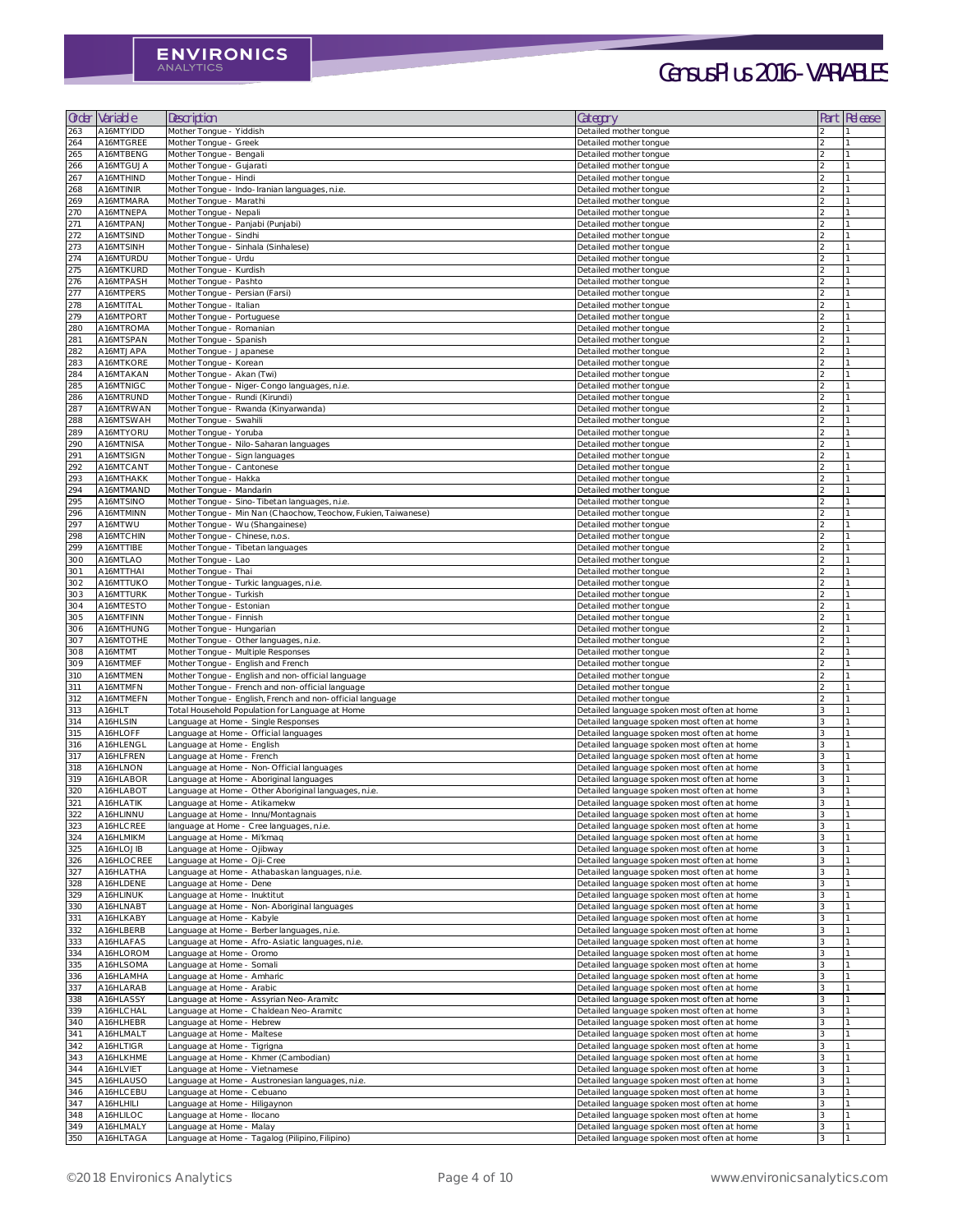| Order      | Variable               | Description                                                       | Category                                                                                   | Part          | <b>Release</b> |
|------------|------------------------|-------------------------------------------------------------------|--------------------------------------------------------------------------------------------|---------------|----------------|
| 351        | A16HLCNIE              | Language at Home - Creole languages, n.i.e.                       | Detailed language spoken most often at home                                                |               |                |
| 352        | A16HLCREO              | Language at Home - Creole, n.o.s.                                 | Detailed language spoken most often at home                                                |               |                |
| 353        | A16HLDRAV              | Language at Home - Dravidian languages, n.i.e.                    | Detailed language spoken most often at home                                                | 3             |                |
| 354        | A16HLMALA              | Language at Home - Malayalam                                      | Detailed language spoken most often at home                                                | ζ             |                |
| 355        | A16HLTAMI              | Language at Home - Tamil                                          | Detailed language spoken most often at home                                                |               |                |
| 356        | A16HLTELU              | Language at Home - Telugu                                         | Detailed language spoken most often at home                                                |               |                |
| 357        | A16HLALBA              | Language at Home - Albanian                                       | Detailed language spoken most often at home                                                |               |                |
| 358        | A16HLARME              | Language at Home - Armenian                                       | Detailed language spoken most often at home                                                |               |                |
| 359        | A16HLLATV              | Language at Home - Latvian                                        | Detailed language spoken most often at home                                                |               |                |
| 360        | A16HLLITH              | Language at Home - Lithuanian                                     | Detailed language spoken most often at home                                                | 3             |                |
| 361        | A16HLSLAV              | Language at Home - Slavic languages, n.i.e.                       | Detailed language spoken most often at home                                                |               |                |
| 362        | A16HLBOSN              | Language at Home - Bosnian                                        | Detailed language spoken most often at home                                                |               |                |
| 363        | A16HLBULG              | Language at Home - Bulgarian                                      | Detailed language spoken most often at home                                                | 3             |                |
| 364        | A16HLCROA              | Language at Home - Croatian                                       | Detailed language spoken most often at home                                                |               |                |
| 365        | A16HLCZEC              | Language at Home - Czech                                          | Detailed language spoken most often at home                                                |               |                |
| 366        | A16HLMACE              | Language at Home - Macedonian                                     | Detailed language spoken most often at home                                                |               |                |
| 367        | A16HLPOLI              | Language at Home - Polish                                         | Detailed language spoken most often at home                                                |               |                |
| 368        | A16HLRUSS              | Language at Home - Russian                                        | Detailed language spoken most often at home                                                | $\mathcal{L}$ |                |
| 369        | A16HLSERB              | Language at Home - Serbian                                        | Detailed language spoken most often at home                                                |               |                |
| 370        | A16HLSBCR              | Language at Home - Serbo-Croatian                                 | Detailed language spoken most often at home                                                |               |                |
| 371        | A16HLSLOK              | Language at Home - Slovak                                         | Detailed language spoken most often at home                                                |               |                |
| 372        | A16HLSLOV              | Language at Home - Slovenian                                      | Detailed language spoken most often at home                                                |               |                |
| 373        | A16HLUKRA              | Language at Home - Ukrainian                                      | Detailed language spoken most often at home                                                |               |                |
| 374        | A16HLAFRK              | Language at Home - Afrikaans                                      | Detailed language spoken most often at home                                                |               |                |
| 375        | A16HLDANI              | Language at Home - Danish                                         | Detailed language spoken most often at home                                                | $\mathcal{L}$ |                |
| 376        | A16HLDUTC              | Language at Home - Dutch                                          | Detailed language spoken most often at home                                                | 3             |                |
| 377        | A16HLGRMO              | Language at Home - German languages, n.i.e.                       | Detailed language spoken most often at home                                                |               |                |
| 378        | A16HLGERM              | Language at Home - German                                         | Detailed language spoken most often at home                                                |               |                |
| 379        | A16HLNORW              | Language at Home - Norwegian                                      | Detailed language spoken most often at home                                                |               |                |
| 380        | A16HLSWED              | Language at Home - Swedish                                        | Detailed language spoken most often at home                                                |               |                |
| 381        | A16HLYIDD              | Language at Home - Yiddish                                        | Detailed language spoken most often at home                                                |               |                |
| 382        | A16HLGREE              | Language at Home - Greek                                          | Detailed language spoken most often at home                                                |               |                |
| 383        | A16HLBENG              | Language at Home - Bengali                                        | Detailed language spoken most often at home                                                |               |                |
| 384        | A16HLGUJA              | Language at Home - Gujarati                                       | Detailed language spoken most often at home                                                |               |                |
| 385        | A16HLHIND              | Language at Home - Hindi                                          | Detailed language spoken most often at home                                                |               |                |
| 386        | A16HLINIR              | Language at Home - Indo-Iranian languages, n.i.e.                 | Detailed language spoken most often at home                                                |               |                |
| 387        | A16HLMARA              | Language at Home - Marathi                                        | Detailed language spoken most often at home                                                |               |                |
| 388        | A16HLNEPA              | Language at Home - Nepali                                         | Detailed language spoken most often at home                                                |               |                |
| 389        | A16HLPANJ              | Language at Home - Panjabi (Punjabi)                              | Detailed language spoken most often at home                                                |               |                |
| 390        | A16HLSIND              | Language at Home - Sindhi                                         | Detailed language spoken most often at home                                                |               |                |
| 391        | A16HLSINH              | Language at Home - Sinhala (Sinhalese)                            | Detailed language spoken most often at home                                                |               |                |
| 392        | A16HLURDU              | Language at Home - Urdu                                           | Detailed language spoken most often at home                                                |               |                |
| 393        | A16HLKURD              | Language at Home - Kurdish                                        | Detailed language spoken most often at home                                                |               |                |
| 394        | A16HLPASH              | Language at Home - Pashto                                         | Detailed language spoken most often at home                                                |               |                |
| 395        | A16HLPERS              | Language at Home - Persian (Farsi)                                | Detailed language spoken most often at home                                                |               |                |
| 396        | A16HLITAL              | Language at Home - Italian                                        | Detailed language spoken most often at home                                                |               |                |
| 397        | A16HLPORT              | Language at Home - Portuguese                                     | Detailed language spoken most often at home                                                | 3<br>२        |                |
| 398        | A16HLROMA              | Language at Home - Romanian                                       | Detailed language spoken most often at home                                                |               |                |
| 399        | A16HLSPAN              | Language at Home - Spanish                                        | Detailed language spoken most often at home                                                |               |                |
| 400<br>401 | A16HLJAPA<br>A16HLKORE | Language at Home - Japanese<br>Language at Home - Korean          | Detailed language spoken most often at home<br>Detailed language spoken most often at home |               |                |
|            | A16HLAKAN              | Language at Home - Akan (Twi)                                     | Detailed language spoken most often at home                                                |               |                |
| 402<br>403 | A16HLNIGC              | Language at Home - Niger-Congo languages, n.i.e.                  | Detailed language spoken most often at home                                                |               |                |
| 404        | A16HLRUND              | Language at Home - Rundi (Kirundi)                                | Detailed language spoken most often at home                                                |               |                |
| 405        | A16HLRWAN              | Language at Home - Rwanda (Kinyarwanda)                           | Detailed language spoken most often at home                                                |               |                |
| 406        | A16HLSWAH              | Language at Home - Swahili                                        | Detailed language spoken most often at home                                                |               |                |
| 407        | A16HLYORU              | Language at Home - Yoruba                                         | Detailed language spoken most often at home                                                |               |                |
| 408        | A16HLNISA              | Language at Home - Nilo-Saharan languages                         | Detailed language spoken most often at home                                                |               |                |
| 409        | A16HLSIGN              | Language at Home - Sign languages                                 | Detailed language spoken most often at home                                                |               |                |
| 410        | A16HLCANT              | Language at Home - Cantonese                                      | Detailed language spoken most often at home                                                |               |                |
| 411        | A16HLHAKK              | Language at Home - Hakka                                          | Detailed language spoken most often at home                                                |               |                |
| 412        | A16HLMAND              | Language at Home - Mandarin                                       | Detailed language spoken most often at home                                                |               |                |
| 413        | A16HLSINO              | Language at Home - Sino-Tibetan languages, n.i.e.                 | Detailed language spoken most often at home                                                |               |                |
| 414        | A16HLMINN              | Language at Home - Min Nan (Chaochow, Teochow, Fukien, Taiwanese) | Detailed language spoken most often at home                                                |               |                |
| 415        | A16HLWU                | Language at Home - Wu (Shangainese)                               | Detailed language spoken most often at home                                                |               |                |
| 416        | A16HLCHIN              | Language at Home - Chinese, n.o.s.                                | Detailed language spoken most often at home                                                |               |                |
| 417        | A16HLTIBE              | Language at Home - Tibetan languages                              | Detailed language spoken most often at home                                                |               |                |
| 418        | A16HLLAO               | Language at Home - Lao                                            | Detailed language spoken most often at home                                                |               |                |
| 419        | A16HLTHAI              | Language at Home - Thai                                           | Detailed language spoken most often at home                                                | 3             |                |
| 420        | A16HLTUKO              | Language at Home - Turkic languages, n.i.e.                       | Detailed language spoken most often at home                                                |               |                |
| 421        | A16HLTURK              | Language at Home - Turkish                                        | Detailed language spoken most often at home                                                |               |                |
| 422        | A16HLESTO              | Language at Home - Estonian                                       | Detailed language spoken most often at home                                                |               |                |
| 423        | A16HLFINN              | Language at Home - Finnish                                        | Detailed language spoken most often at home                                                |               |                |
| 424        | A16HLHUNG              | Language at Home - Hungarian                                      | Detailed language spoken most often at home                                                |               |                |
| 425        | A16HLOTHE              | Language at Home - Other languages, n.i.e.                        | Detailed language spoken most often at home                                                |               |                |
| 426        | A16HLMT                | Language at Home - Multiple Responses                             | Detailed language spoken most often at home                                                |               |                |
| 427        | A16HLMEF               | Language at Home - English and French                             | Detailed language spoken most often at home                                                | 3             |                |
| 428        | A16HLMEN               | Language at Home - English and non-official language              | Detailed language spoken most often at home                                                |               |                |
|            | A16HLMFN               | Language at Home - French and non-official language               | Detailed language spoken most often at home                                                |               |                |
| 429        |                        | Language at Home - English, French and non-official language      | Detailed language spoken most often at home                                                |               |                |
| 430        | A16HLMEFN              | Total Households for Household Income Groups (Current Year \$)    | Household Total Income (Current Year)                                                      |               |                |
| 431        | A16HIT                 |                                                                   |                                                                                            |               |                |
| 432        | A16HIT_5               | Household Income under 5,000 (Current Year \$)                    | Household Total Income (Current Year)                                                      |               |                |
| 433        | A16HIT0510             | Household Income \$5,000 to \$9,999 (Current Year \$)             | Household Total Income (Current Year)                                                      |               |                |
| 434        | A16HIT1015             | Household Income \$10,000 to \$14,999 (Current Year \$)           | Household Total Income (Current Year)                                                      |               |                |
| 435        | A16HIT1520             | Household Income \$15,000 to \$19,999 (Current Year \$)           | Household Total Income (Current Year)                                                      |               |                |
| 436        | A16HIT2025             | Household Income \$20,000 to \$24,999 (Current Year \$)           | Household Total Income (Current Year)                                                      |               |                |
| 437        | A16HIT2530             | Household Income \$25,000 to \$29,999 (Current Year \$)           | Household Total Income (Current Year)                                                      |               |                |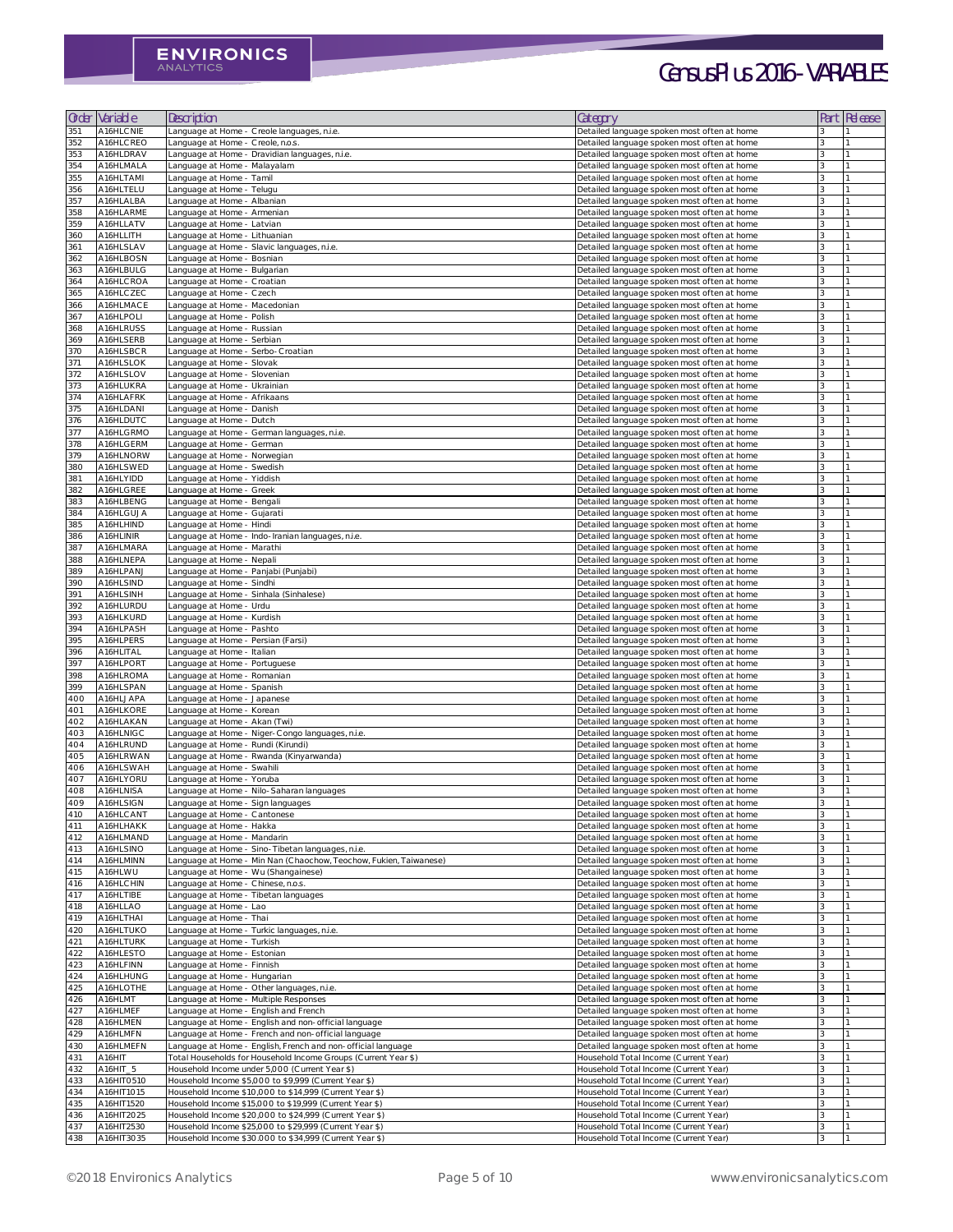| Order           | Variable                 | Description                                                                                                                            | Category                                                                                                     | Part | : Release |
|-----------------|--------------------------|----------------------------------------------------------------------------------------------------------------------------------------|--------------------------------------------------------------------------------------------------------------|------|-----------|
| 439             | A16HIT3540               | Household Income \$35,000 to \$39,999 (Current Year \$)                                                                                | Household Total Income (Current Year)                                                                        |      |           |
| 44O             | A16HIT4O45               | Household Income \$40,000 to \$44,999 (Current Year \$)                                                                                | Household Total Income (Current Year)                                                                        |      |           |
| 441             | A16HIT4550               | Household Income \$45,000 to \$49,999 (Current Year \$)                                                                                | Household Total Income (Current Year)                                                                        | २    |           |
| 442             | A16HIT5060               | Household Income \$50,000 to \$59,999 (Current Year \$)                                                                                | Household Total Income (Current Year)                                                                        |      |           |
| 443<br>444      | A16HIT6070               | Household Income \$60,000 to \$69,999 (Current Year \$)<br>Household Income \$70,000 to \$79,999 (Current Year \$)                     | Household Total Income (Current Year)<br>Household Total Income (Current Year)                               |      |           |
| 445             | A16HIT7080<br>A16HIT8090 | Household Income \$80,000 to \$89,999 (Current Year \$)                                                                                | Household Total Income (Current Year)                                                                        |      |           |
| 446             | A16HITX100               | Household Income \$90,000 to \$99,999 (Current Year \$)                                                                                | Household Total Income (Current Year)                                                                        |      |           |
| 447             | A16HIT100P               | Household Income \$100,000 or over (Current Year \$)                                                                                   | Household Total Income (Current Year)                                                                        |      |           |
| 448             | A16HITX125               | Household Income \$100,000 to \$124,999 (Current Year \$)                                                                              | Household Total Income (Current Year)                                                                        |      |           |
| 449             | A16HITX15O               | Household Income \$125,000 to \$149,999 (Current Year \$)                                                                              | Household Total Income (Current Year)                                                                        |      |           |
| 45 <sub>O</sub> | A16HITX200               | Household Income \$150,000 to \$199,000 (Current Year \$)                                                                              | Household Total Income (Current Year)                                                                        |      |           |
| 451             | A16HIT200P               | Household Income \$200,000 or over (Current Year \$)                                                                                   | Household Total Income (Current Year)                                                                        |      |           |
| 452<br>453      | A16HAT<br>A16HAT_5       | Total Households for After-Tax Income<br>Household Income after-tax under 5,000 (Current Year \$)                                      | Household Total Income After-Tax (Current Year)<br>Household Total Income After-Tax (Current Year)           |      |           |
| 454             | A16HAT0510               | Household Income after-tax \$5,000 to \$9,999 (Current Year \$)                                                                        | Household Total Income After-Tax (Current Year)                                                              |      |           |
| 455             | A16HAT1015               | Household Income after-tax \$10,000 to \$14,999 (Current Year \$)                                                                      | Household Total Income After-Tax (Current Year)                                                              |      |           |
| 456             | A16HAT1520               | Household Income after-tax \$15,000 to \$19,999 (Current Year \$)                                                                      | Household Total Income After-Tax (Current Year)                                                              |      |           |
| 457             | A16HAT2025               | Household Income after-tax \$20,000 to \$24,999 (Current Year \$)                                                                      | Household Total Income After-Tax (Current Year)                                                              |      |           |
| 458             | A16HAT2530               | Household Income after-tax \$25,000 to \$29,999 (Current Year \$)                                                                      | Household Total Income After-Tax (Current Year)                                                              |      |           |
| 459             | A16HAT3035               | Household Income after-tax \$30.000 to \$34,999 (Current Year \$)                                                                      | Household Total Income After-Tax (Current Year)                                                              |      |           |
| 460             | A16HAT354O               | Household Income after-tax \$35,000 to \$39,999 (Current Year \$)                                                                      | Household Total Income After-Tax (Current Year)                                                              |      |           |
| 461             | A16HAT4O45               | Household Income after-tax \$40,000 to \$44,999 (Current Year \$)<br>Household Income after-tax \$45,000 to \$49,999 (Current Year \$) | Household Total Income After-Tax (Current Year)<br>Household Total Income After-Tax (Current Year)           |      |           |
| 462<br>463      | A16HAT4550<br>A16HAT5060 | Household Income after-tax \$50,000 to \$59,999 (Current Year \$)                                                                      | Household Total Income After-Tax (Current Year)                                                              | २    |           |
| 464             | A16HAT6070               | Household Income after-tax \$60,000 to \$69,999 (Current Year \$)                                                                      | Household Total Income After-Tax (Current Year)                                                              |      |           |
| 465             | A16HAT7080               | Household Income after-tax \$70,000 to \$79,999 (Current Year \$)                                                                      | Household Total Income After-Tax (Current Year)                                                              |      |           |
| 466             | A16HAT8090               | Household Income after-tax \$80,000 to \$89,999 (Current Year \$)                                                                      | Household Total Income After-Tax (Current Year)                                                              |      |           |
| 467             | A16HATX100               | Household Income after-tax \$90,000 to \$99,999 (Current Year \$)                                                                      | Household Total Income After-Tax (Current Year)                                                              |      |           |
| 468             | A16HAT100P               | Household Income after-tax \$100,000 or over (Current Year \$)                                                                         | Household Total Income After-Tax (Current Year)                                                              |      |           |
| 469             | A16HATX125               | Household Income after-tax \$100,000 to \$124,999 (Current Year \$)                                                                    | Household Total Income After-Tax (Current Year)                                                              |      |           |
| 47 <sub>O</sub> | A16HATX15O               | Household Income after-tax \$125,000 to \$149,999 (Current Year \$)                                                                    | Household Total Income After-Tax (Current Year)                                                              |      |           |
| 471             | A16HAT15OP               | Household Income after-tax \$150,000 or over (Current Year \$)<br>Total Households for Period of Construction                          | Household Total Income After-Tax (Current Year)                                                              |      |           |
| 472<br>473      | A16PCT<br>A16PCT_60      | Period of Construction - 1960 or before                                                                                                | Occupied Private Dwellings by Period of Construction<br>Occupied Private Dwellings by Period of Construction |      |           |
| 474             | A16PCT6180               | Period of Construction - 1961 to 1980                                                                                                  | Occupied Private Dwellings by Period of Construction                                                         |      |           |
| 475             | A16PCT8190               | Period of Construction - 1981 to 1990                                                                                                  | Occupied Private Dwellings by Period of Construction                                                         |      |           |
| 476             | A16PCT9100               | Period of Construction - 1991 to 2000                                                                                                  | Occupied Private Dwellings by Period of Construction                                                         |      |           |
| 477             | A16PCT0105               | Period of Construction - 2001 to 2005                                                                                                  | Occupied Private Dwellings by Period of Construction                                                         |      |           |
| 478             | A16PCT0610               | Period of Construction - 2006 to 2010                                                                                                  | Occupied Private Dwellings by Period of Construction                                                         | ર    |           |
| 479             | A16PCT1116               | Period of Construction - 2011 to 2016                                                                                                  | Occupied Private Dwellings by Period of Construction                                                         |      |           |
| 480             | A16TNT                   | <b>Total Households for Tenure</b>                                                                                                     | Occupied Private Dwellings by Tenure                                                                         |      |           |
| 481             | A16TNOWN                 | Owner                                                                                                                                  | Occupied Private Dwellings by Tenure                                                                         |      |           |
| 482             | A16TNRENT                | Renter                                                                                                                                 | Occupied Private Dwellings by Tenure                                                                         |      |           |
| 483<br>484      | A16TNBAND<br>A16MAT      | <b>Band housing</b><br><b>Total Households for Maintainers</b>                                                                         | Occupied Private Dwellings by Tenure<br>Households by Maintainer Age                                         |      |           |
| 485             | A16MA1524                | Maintainers - Under 25 years                                                                                                           | Households by Maintainer Age                                                                                 |      |           |
| 486             | A16MA2534                | Maintainers - 25 to 34 years                                                                                                           | Households by Maintainer Age                                                                                 |      |           |
| 487             | A16MA3544                | Maintainers - 35 to 44 years                                                                                                           | Households by Maintainer Age                                                                                 |      |           |
| 488             | A16MA4554                | Maintainers - 45 to 54 years                                                                                                           | Households by Maintainer Age                                                                                 |      |           |
| 489             | A16MA5564                | Maintainers - 55 to 64 years                                                                                                           | Households by Maintainer Age                                                                                 |      |           |
| 490             | A16MA6574                | Maintainers - 65 to 74 years                                                                                                           | Households by Maintainer Age                                                                                 |      |           |
| 491             | A16MA7584                | Maintainers - 75 to 84 years                                                                                                           | Households by Maintainer Age                                                                                 |      |           |
| 492             | A16MA85P                 | Maintainers - 85 Or Older                                                                                                              | Households by Maintainer Age                                                                                 |      |           |
| 493<br>494      | A16CONDOT<br>A16CONDOY   | <b>Total Households for Condo Status</b><br>Condominium                                                                                | Condo Status<br>Condo Status                                                                                 |      |           |
| 495             | A16CONDON                | Not condominium                                                                                                                        | Condo Status                                                                                                 |      |           |
| 496             | A16HITAGG                | Household Aggregate Income (Current Year \$)                                                                                           | Household Total Income (Current Year)                                                                        |      |           |
| 497             | A16HITAVG                | Household Average Income (Current Year \$)                                                                                             | Household Total Income (Current Year)                                                                        |      |           |
| 498             | A16AITT                  | Total Household Population for Aboriginal Identity                                                                                     | Aboriginal Identity                                                                                          |      |           |
| 499             | A16AITIDT                | Aboriginal identity                                                                                                                    | Aboriginal Identity                                                                                          | 5    |           |
| 500             | A16AITSING               | Single Aboriginal responses                                                                                                            | Aboriginal Identity                                                                                          |      |           |
| 501             | A16AITFNAT               | First Nations (North American Indian) single identity                                                                                  | Aboriginal Identity                                                                                          |      |           |
| 502             | A16AITMETI               | Métis single identity                                                                                                                  | Aboriginal Identity                                                                                          |      |           |
| 503<br>504      | A16AITINUK<br>A16AITMULT | Inuk (Inuit) single identity<br>Multiple Aboriginal identities                                                                         | Aboriginal Identity<br>Aboriginal Identity                                                                   |      |           |
| 505             | A16AITIDX                | Aboriginal identities n.i.e.                                                                                                           | Aboriginal Identity                                                                                          |      |           |
| 506             | A16AITNID                | Non-Aboriginal identity                                                                                                                | Aboriginal Identity                                                                                          |      |           |
| 507             | A16KOLT                  | Total Household Population for Knowledge of Official Languages                                                                         | Knowledge of official languages                                                                              |      |           |
| 508             | A16KOLENGL               | Official Languages - English only                                                                                                      | Knowledge of official languages                                                                              |      |           |
| 509             | A16KOLFREN               | Official Languages - French only                                                                                                       | Knowledge of official languages                                                                              |      |           |
| 510             | A16KOLEF                 | Official Languages - English and French                                                                                                | Knowledge of official languages                                                                              |      |           |
| 511             | A16KOLNEF<br>A16VMTT     | Official Languages - Neither English nor French                                                                                        | Knowledge of official languages                                                                              |      |           |
| 512<br>513      | A16VMTVMT                | Total Household Population for Visible Minority<br>Visible Minority - Total visible minority population                                | Population by Visible Minority Status<br>Population by Visible Minority Status                               |      |           |
| 514             | A16VMTSASI               | Visible Minority - South Asian                                                                                                         | Population by Visible Minority Status                                                                        |      |           |
| 515             | A16VMTCHIN               | Visible Minority - Chinese                                                                                                             | Population by Visible Minority Status                                                                        |      |           |
|                 | A16VMTBLAC               | Visible Minority - Black                                                                                                               | Population by Visible Minority Status                                                                        |      |           |
| 516             |                          | Visible Minority - Filipino                                                                                                            | Population by Visible Minority Status                                                                        |      |           |
| 517             | A16VMTFILI               |                                                                                                                                        |                                                                                                              |      |           |
| 518             | A16VMTLAME               | Visible Minority - Latin American                                                                                                      | Population by Visible Minority Status                                                                        |      |           |
| 519             | A16VMTARAB               | Visible Minority - Arab                                                                                                                | Population by Visible Minority Status                                                                        |      |           |
| 520             | A16VMTSEAS               | Visible Minority - Southeast Asian                                                                                                     | Population by Visible Minority Status                                                                        |      |           |
| 521             | A16VMTWASI               | Visible Minority - West Asian                                                                                                          | Population by Visible Minority Status                                                                        |      |           |
| 522             | A16VMTKORE               | Visible Minority - Korean                                                                                                              | Population by Visible Minority Status                                                                        |      |           |
| 523             | A16VMTJAPA               | Visible Minority - Japanese                                                                                                            | Population by Visible Minority Status                                                                        |      |           |
| 524<br>525      | A16VMTVMX<br>A16VMTMULT  | Visible Minority - Visible minority, n.i.e.<br>Visible Minority - Multiple visible minorities                                          | Population by Visible Minority Status<br>Population by Visible Minority Status                               |      |           |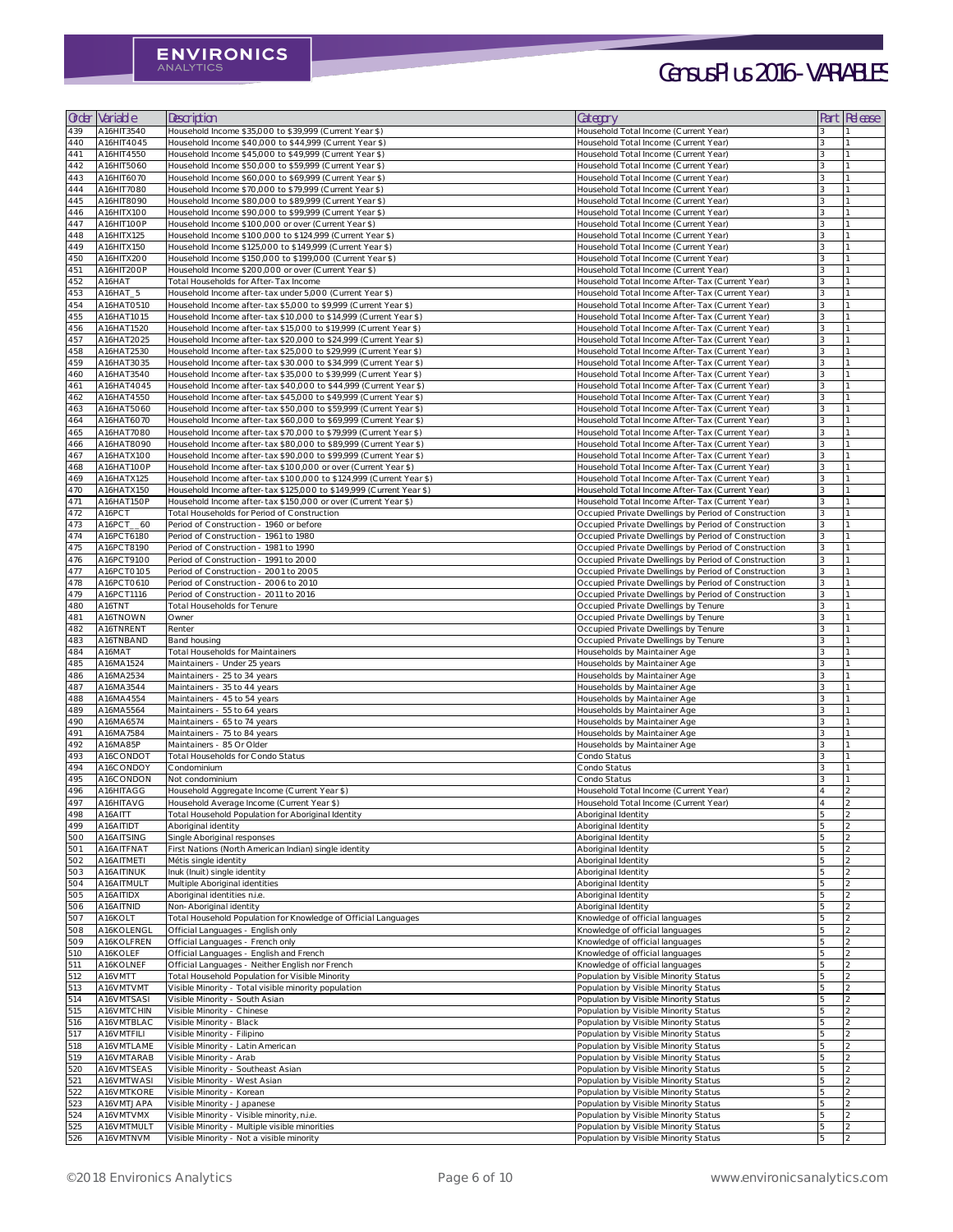| Order             | Variable                 | Description                                                                                                                              | Category                                                                                     | Part | Release        |
|-------------------|--------------------------|------------------------------------------------------------------------------------------------------------------------------------------|----------------------------------------------------------------------------------------------|------|----------------|
| 527               | A16CITT                  | Total Household Population for Citizenship                                                                                               | Population by Citizenship                                                                    |      |                |
| 528<br>529        | A16CITCA<br>A16CITCU18   | Citizenship - Canadian citizens<br>Citizenship - Canadian citizens aged under 18                                                         | Population by Citizenship<br>Population by Citizenship                                       |      |                |
| 530               | A16CITC18P               | Citizenship - Canadian citizens aged 18 and over                                                                                         | Population by Citizenship                                                                    |      |                |
| 531               | A16CITNC                 | Citizenship - Not Canadian citizens                                                                                                      | Population by Citizenship                                                                    |      |                |
| 532<br>533        | A16GENT<br>A16GEN1       | Total Household Population for Generation Status<br>Generation Status - First generation                                                 | Population by Generation Status<br>Population by Generation Status                           |      |                |
| 534               | A16GEN2                  | Generation Status - Second generation                                                                                                    | Population by Generation Status                                                              |      |                |
| 535               | A16GEN3U                 | Generation Status - Third generation or more                                                                                             | Population by Generation Status                                                              |      |                |
| 536<br>537        | A16IPTT<br>A16IPTNIM     | Total Household Population for Immigrant Status and Period of Immigration<br>Immigrant Status and Period of Immigration - Non-immigrants | Population by Period of Immigration<br>Population by Period of Immigration                   |      |                |
| 538               | A16IPTIMT                | Immigrant Status and Period of Immigration - Immigrants                                                                                  | Population by Period of Immigration                                                          |      |                |
| 539               | A16IPTB81                | Immigrant Status and Period of Immigration - Before 1981                                                                                 | Population by Period of Immigration                                                          |      |                |
| 540<br>541        | A16IPT8190<br>A16IPT9100 | Immigrant Status and Period of Immigration - 1981 to 1990<br>Immigrant Status and Period of Immigration - 1991 to 2000                   | Population by Period of Immigration<br>Population by Period of Immigration                   |      |                |
| 542               | A16IPT0110               | Immigrant Status and Period of Immigration - 2001 to 2011                                                                                | Population by Period of Immigration                                                          |      |                |
| 543<br>544        | A16IPT0105<br>A16IPT0610 | Immigrant Status and Period of Immigration - 2001 to 2005<br>Immigrant Status and Period of Immigration - 2006 to 2011                   | Population by Period of Immigration<br>Population by Period of Immigration                   |      |                |
| 545               | A16IPT1116               | Immigrant Status and Period of Immigration - 2011 to 2016                                                                                | Population by Period of Immigration                                                          |      |                |
| 546               | A16IPTNPR                | Immigrant Status and Period of Immigration - Non-permanent residents                                                                     | Population by Period of Immigration                                                          |      |                |
| 547<br>548        | A16IMTTOT<br>A16IMNTOT   | Total Household Population for Immigrant Status and Place of Birth<br>Immigrant Status by Place of Birth - Non-immigrants                | Total Immigrant Population by Place of Birth<br>Total Immigrant Population by Place of Birth |      |                |
| 549               | A16IMINPR                | Immigrant Status by Place of Birth - Born in province of residence                                                                       | Total Immigrant Population by Place of Birth                                                 |      |                |
| 550               | A16IMOSPR                | Immigrant Status by Place of Birth - Born outside province of residence                                                                  | Total Immigrant Population by Place of Birth                                                 |      |                |
| 551<br>552        | A16IMTOT<br>A16IMAM      | Immigrant Status by Place of Birth - Immigrants<br>Immigrant Status by Place of Birth - Americas                                         | Total Immigrant Population by Place of Birth<br>Total Immigrant Population by Place of Birth | 5    |                |
| 553               | A16IMNA                  | Immigrant Status by Place of Birth - North America                                                                                       | Total Immigrant Population by Place of Birth                                                 |      |                |
| 554               | A16IMUSA                 | Immigrant Status by Place of Birth - United States                                                                                       | Total Immigrant Population by Place of Birth                                                 |      |                |
| 555<br>556        | A16IMNAO<br>A16IMCA      | Immigrant Status by Place of Birth - North America Other<br>Immigrant Status by Place of Birth - Central America                         | Total Immigrant Population by Place of Birth<br>Total Immigrant Population by Place of Birth | 5    |                |
| 557               | A16IMELSA                | Immigrant Status by Place of Birth - El Salvador                                                                                         | Total Immigrant Population by Place of Birth                                                 |      |                |
| 558<br>559        | A16IMMEXI<br>A16IMCAO    | Immigrant Status by Place of Birth - Mexico<br>Immigrant Status by Place of Birth - Central America Other                                | Total Immigrant Population by Place of Birth<br>Total Immigrant Population by Place of Birth |      |                |
| 560               | A16IMCB                  | Immigrant Status by Place of Birth - Caribbean and Bermuda                                                                               | Total Immigrant Population by Place of Birth                                                 |      |                |
| 561               | A16IMCUBA                | Immigrant Status by Place of Birth - Cuba                                                                                                | Total Immigrant Population by Place of Birth                                                 |      |                |
| 562<br>563        | A16IMHAIT<br>A16IMJAMA   | Immigrant Status by Place of Birth - Haiti<br>Immigrant Status by Place of Birth - Jamaica                                               | Total Immigrant Population by Place of Birth<br>Total Immigrant Population by Place of Birth |      |                |
| 564               | A16IMTRIN                | Immigrant Status by Place of Birth - Trinidad and Tobago                                                                                 | Total Immigrant Population by Place of Birth                                                 |      |                |
| 565               | A16IMCBO                 | Immigrant Status by Place of Birth - Caribbean and Bermuda Other                                                                         | Total Immigrant Population by Place of Birth                                                 |      |                |
| 566<br>567        | A16IMSA<br>A16IMBRAZ     | Immigrant Status by Place of Birth - South America<br>Immigrant Status by Place of Birth - Brazil                                        | Total Immigrant Population by Place of Birth<br>Total Immigrant Population by Place of Birth |      |                |
| 568               | A16IMCHIL                | Immigrant Status by Place of Birth - Chile                                                                                               | Total Immigrant Population by Place of Birth                                                 |      |                |
| 569<br><b>570</b> | A16IMCOLO<br>A16IMGUYA   | Immigrant Status by Place of Birth - Colombia<br>Immigrant Status by Place of Birth - Guyana                                             | Total Immigrant Population by Place of Birth<br>Total Immigrant Population by Place of Birth |      |                |
| 571               | A16IMPERU                | Immigrant Status by Place of Birth - Peru                                                                                                | Total Immigrant Population by Place of Birth                                                 |      |                |
| 572               | A16IMVENE                | Immigrant Status by Place of Birth - Venezuela                                                                                           | Total Immigrant Population by Place of Birth                                                 |      |                |
| 573<br>574        | A16IMSAO<br>A16IMEU      | Immigrant Status by Place of Birth - South America Other<br>Immigrant Status by Place of Birth - Europe                                  | Total Immigrant Population by Place of Birth<br>Total Immigrant Population by Place of Birth |      |                |
| 575               | A16IMWE                  | Immigrant Status by Place of Birth - Western Europe                                                                                      | Total Immigrant Population by Place of Birth                                                 |      |                |
| 576               | A16IMFRAN                | Immigrant Status by Place of Birth - France                                                                                              | Total Immigrant Population by Place of Birth                                                 |      |                |
| 577<br>578        | A16IMGERM<br>A16IMNETH   | Immigrant Status by Place of Birth - Germany<br>Immigrant Status by Place of Birth - Netherlands                                         | Total Immigrant Population by Place of Birth<br>Total Immigrant Population by Place of Birth |      |                |
| 579               | A16IMWEO                 | Immigrant Status by Place of Birth - Western Europe Other                                                                                | Total Immigrant Population by Place of Birth                                                 |      |                |
| 580<br>581        | A16IMEE<br>A16IMCZEC     | Immigrant Status by Place of Birth - Eastern Europe<br>Immigrant Status by Place of Birth - Czech Republic                               | Total Immigrant Population by Place of Birth<br>Total Immigrant Population by Place of Birth |      |                |
| 582               | A16IMHUNG                | Immigrant Status by Place of Birth - Hungary                                                                                             | Total Immigrant Population by Place of Birth                                                 |      |                |
| 583               | A16IMMOLD                | Immigrant Status by Place of Birth - Moldova                                                                                             | Total Immigrant Population by Place of Birth                                                 |      |                |
| 584<br>585        | A16IMPOLA<br>A16IMROMA   | Immigrant Status by Place of Birth - Poland<br>Immigrant Status by Place of Birth - Romania                                              | Total Immigrant Population by Place of Birth<br>Total Immigrant Population by Place of Birth |      |                |
| 586               | A16IMRUSS                | Immigrant Status by Place of Birth - Russian Federation                                                                                  | Total Immigrant Population by Place of Birth                                                 |      |                |
| 587               | A16IMUKRA                | Immigrant Status by Place of Birth - Ukraine                                                                                             | Total Immigrant Population by Place of Birth                                                 |      | $\overline{2}$ |
| 588<br>589        | A16IMEEO<br>A16IMNE      | Immigrant Status by Place of Birth - Eastern Europe Other<br>Immigrant Status by Place of Birth - Northern Europe                        | Total Immigrant Population by Place of Birth<br>Total Immigrant Population by Place of Birth |      |                |
| 590               | A16IMIRE                 | Immigrant Status by Place of Birth - Ireland                                                                                             | Total Immigrant Population by Place of Birth                                                 |      |                |
| 591<br>592        | A16IMUK<br>A16IMNEO      | Immigrant Status by Place of Birth - United Kingdom                                                                                      | Total Immigrant Population by Place of Birth                                                 |      |                |
| 593               | A16IMSE                  | Immigrant Status by Place of Birth - Northern Europe Other<br>Immigrant Status by Place of Birth - Southern Europe                       | Total Immigrant Population by Place of Birth<br>Total Immigrant Population by Place of Birth |      |                |
| 594               | A16IMBOSN                | Immigrant Status by Place of Birth - Bosnia and Herzegovina                                                                              | Total Immigrant Population by Place of Birth                                                 |      |                |
| 595<br>596        | A16IMCROA<br>A16IMGREE   | Immigrant Status by Place of Birth - Croatia<br>Immigrant Status by Place of Birth - Greece                                              | Total Immigrant Population by Place of Birth<br>Total Immigrant Population by Place of Birth |      |                |
| 597               | A16IMITAL                | Immigrant Status by Place of Birth - Italy                                                                                               | Total Immigrant Population by Place of Birth                                                 |      |                |
| 598               | A16IMPORT                | Immigrant Status by Place of Birth - Portugal                                                                                            | Total Immigrant Population by Place of Birth                                                 |      |                |
| 599<br>600        | A16IMSERB<br>A16IMSEO    | Immigrant Status by Place of Birth - Serbia<br>Immigrant Status by Place of Birth - Southern Europe Other                                | Total Immigrant Population by Place of Birth<br>Total Immigrant Population by Place of Birth |      |                |
| 601               | A16IMAF                  | Immigrant Status by Place of Birth - Africa                                                                                              | Total Immigrant Population by Place of Birth                                                 |      |                |
| 602               | A16IMWAF                 | Immigrant Status by Place of Birth - Western Africa                                                                                      | Total Immigrant Population by Place of Birth                                                 |      |                |
| 603<br>604        | A16IMCOTE<br>A16IMGHAN   | Immigrant Status by Place of Birth - Côte d'Ivoire<br>Immigrant Status by Place of Birth - Ghana                                         | Total Immigrant Population by Place of Birth<br>Total Immigrant Population by Place of Birth |      |                |
| 605               | A16IMNIGE                | Immigrant Status by Place of Birth - Nigeria                                                                                             | Total Immigrant Population by Place of Birth                                                 |      |                |
| 606<br>607        | A16IMWAFO<br>A16IMEAF    | Immigrant Status by Place of Birth - Western Africa Other<br>Immigrant Status by Place of Birth - Eastern Africa                         | Total Immigrant Population by Place of Birth<br>Total Immigrant Population by Place of Birth |      |                |
| 608               | A16IMERIT                | Immigrant Status by Place of Birth - Eritrea                                                                                             | Total Immigrant Population by Place of Birth                                                 |      |                |
| 609               | A16IMETHI                | Immigrant Status by Place of Birth - Ethiopia                                                                                            | Total Immigrant Population by Place of Birth                                                 |      |                |
| <b>610</b><br>611 | A16IMKENY<br>A16IMSOMA   | Immigrant Status by Place of Birth - Kenya<br>Immigrant Status by Place of Birth - Somalia                                               | Total Immigrant Population by Place of Birth<br>Total Immigrant Population by Place of Birth |      |                |
| 612               | A16IMTANZ                | Immigrant Status by Place of Birth - Tanzania                                                                                            | Total Immigrant Population by Place of Birth                                                 |      |                |
| 613               | A16IMEAFO                | Immigrant Status by Place of Birth - Eastern Africa Other                                                                                | Total Immigrant Population by Place of Birth                                                 |      |                |
| 614               | A16IMNAF                 | Immigrant Status by Place of Birth - Northern Africa                                                                                     | Total Immigrant Population by Place of Birth                                                 |      |                |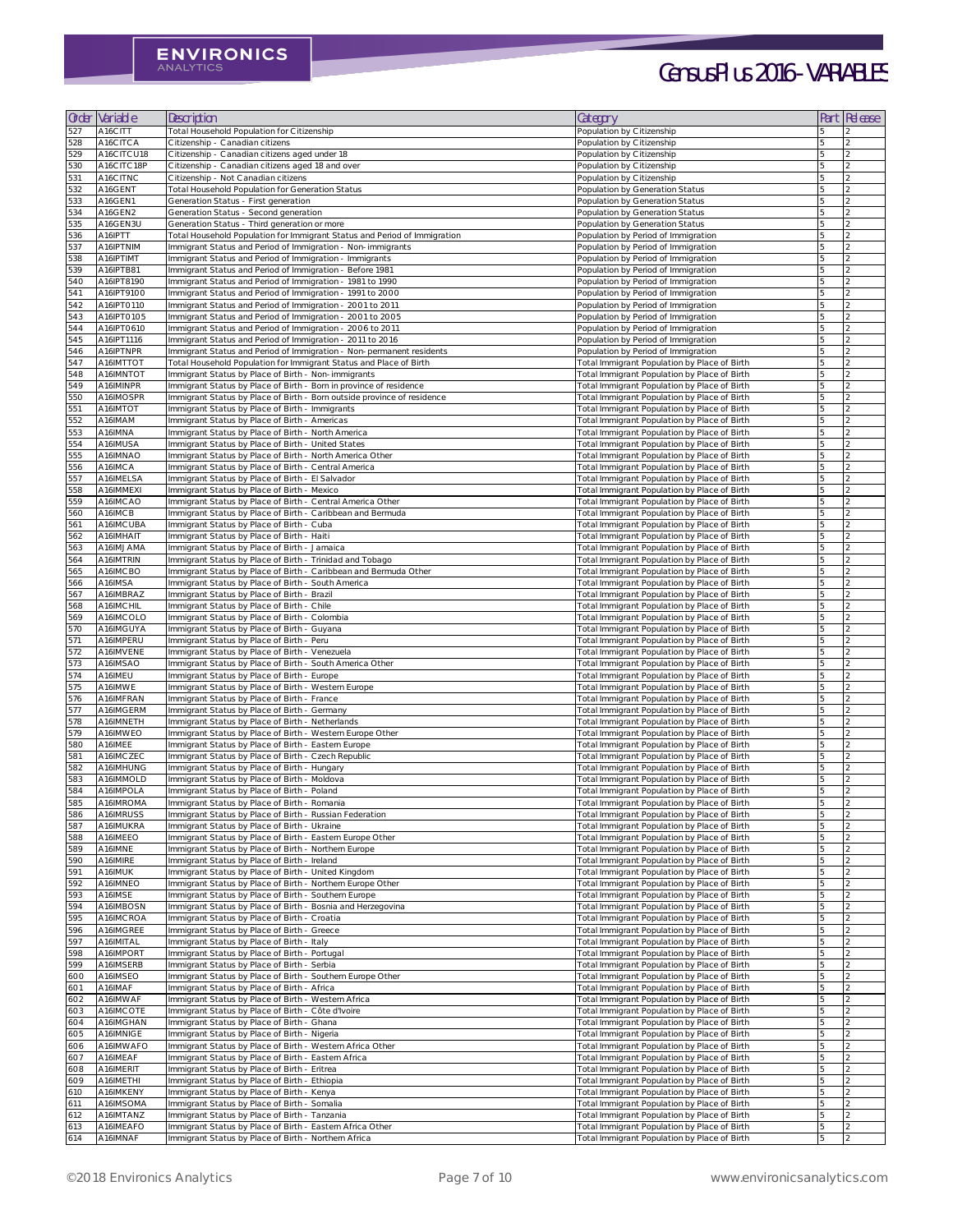| Order      | Variable               | Description                                                                                               | Category                                                                                       |               | Part Release |
|------------|------------------------|-----------------------------------------------------------------------------------------------------------|------------------------------------------------------------------------------------------------|---------------|--------------|
| 615        | A16IMALGE              | Immigrant Status by Place of Birth - Algeria                                                              | Total Immigrant Population by Place of Birth                                                   |               |              |
| 616        | A16IMEGYP              | Immigrant Status by Place of Birth - Egypt                                                                | Total Immigrant Population by Place of Birth                                                   |               |              |
| 617        | A16IMMORO              | Immigrant Status by Place of Birth - Morocco                                                              | Total Immigrant Population by Place of Birth                                                   |               |              |
| 618        | A16IMTUNI              | Immigrant Status by Place of Birth - Tunisia                                                              | Total Immigrant Population by Place of Birth                                                   |               |              |
| 619        | A16IMNAFO              | Immigrant Status by Place of Birth - Northern Africa Other                                                | Total Immigrant Population by Place of Birth                                                   |               |              |
| 620        | A16IMCAF               | Immigrant Status by Place of Birth - Central Africa                                                       | Total Immigrant Population by Place of Birth                                                   |               |              |
| 621        | A16IMCAME              | Immigrant Status by Place of Birth - Cameroon                                                             | Total Immigrant Population by Place of Birth                                                   |               |              |
| 622        | A16IMCONG              | Immigrant Status by Place of Birth - Congo, Democratic Republic of the                                    | Total Immigrant Population by Place of Birth                                                   |               |              |
| 623        | A16IMCAFO              | Immigrant Status by Place of Birth - Central Africa Other                                                 | Total Immigrant Population by Place of Birth                                                   |               |              |
| 624        | A16IMSAF               | Immigrant Status by Place of Birth - Southern Africa                                                      | Total Immigrant Population by Place of Birth                                                   |               |              |
| 625        | A16IMSAFR              | Immigrant Status by Place of Birth - South Africa, Republic of                                            | Total Immigrant Population by Place of Birth                                                   |               |              |
| 626        | A16IMSAFO              | Immigrant Status by Place of Birth - Sothern Africa Other                                                 | Total Immigrant Population by Place of Birth                                                   |               |              |
| 627        | A16IMAS                | Immigrant Status by Place of Birth - Asia                                                                 | Total Immigrant Population by Place of Birth                                                   |               |              |
| 628        | A16IMWCME              | Immigrant Status by Place of Birth - West Central Asia and the Middle East                                | Total Immigrant Population by Place of Birth                                                   |               |              |
| 629        | A16IMAFGH              | Immigrant Status by Place of Birth - Afghanistan                                                          | Total Immigrant Population by Place of Birth                                                   |               |              |
| 630        | A16IMIRAN              | Immigrant Status by Place of Birth - Iran                                                                 | Total Immigrant Population by Place of Birth                                                   |               |              |
| 631        | A16IMIRAQ              | Immigrant Status by Place of Birth - Iraq<br>Immigrant Status by Place of Birth - Israel                  | Total Immigrant Population by Place of Birth                                                   |               |              |
| 632<br>633 | A16IMISRA<br>A16IMLEBA | Immigrant Status by Place of Birth - Lebanon                                                              | Total Immigrant Population by Place of Birth<br>Total Immigrant Population by Place of Birth   |               |              |
| 634        | A16IMSAUD              | Immigrant Status by Place of Birth - Saudi Arabia                                                         | Total Immigrant Population by Place of Birth                                                   |               |              |
| 635        | A16IMSYRI              | Immigrant Status by Place of Birth - Syria                                                                | Total Immigrant Population by Place of Birth                                                   |               |              |
| 636        | A16IMTURK              | Immigrant Status by Place of Birth - Turkey                                                               | Total Immigrant Population by Place of Birth                                                   |               |              |
| 637        | A16IMUAE               | Immigrant Status by Place of Birth - United Arab Emirates                                                 | Total Immigrant Population by Place of Birth                                                   |               |              |
| 638        | A16IMWCMO              | Immigrant Status by Place of Birth - West Central Asia and the Middle East Other                          | Total Immigrant Population by Place of Birth                                                   |               |              |
| 639        | A16IMEA                | Immigrant Status by Place of Birth - Eastern Asia                                                         | Total Immigrant Population by Place of Birth                                                   |               |              |
| <b>640</b> | A16IMCHIN              | Immigrant Status by Place of Birth - China                                                                | Total Immigrant Population by Place of Birth                                                   |               |              |
| 641        | A16IMHONG              | Immigrant Status by Place of Birth - Hong Kong                                                            | Total Immigrant Population by Place of Birth                                                   |               |              |
| 642        | A16IMJAPA              | Immigrant Status by Place of Birth - Japan                                                                | Total Immigrant Population by Place of Birth                                                   |               |              |
| 643        | A16IMSKOR              | Immigrant Status by Place of Birth - Korea, South                                                         | Total Immigrant Population by Place of Birth                                                   |               |              |
| 644        | A16IMTAIW              | Immigrant Status by Place of Birth - Taiwan                                                               | Total Immigrant Population by Place of Birth                                                   | $\mathcal{D}$ |              |
| 645        | A16IMEAO               | Immigrant Status by Place of Birth - Eastern Asia Other                                                   | Total Immigrant Population by Place of Birth                                                   |               |              |
| 646        | A16IMSEA               | Immigrant Status by Place of Birth - Southeast Asia                                                       | Total Immigrant Population by Place of Birth                                                   |               |              |
| 647        | A16IMCAMB              | Immigrant Status by Place of Birth - Cambodia                                                             | Total Immigrant Population by Place of Birth                                                   |               |              |
| 648        | A16IMMALA              | Immigrant Status by Place of Birth - Malaysia                                                             | Total Immigrant Population by Place of Birth                                                   |               |              |
| 649        | A16IMPHIL              | Immigrant Status by Place of Birth - Philippines                                                          | Total Immigrant Population by Place of Birth                                                   |               |              |
| 650        | A16IMVIET              | Immigrant Status by Place of Birth - Viet Nam                                                             | Total Immigrant Population by Place of Birth                                                   |               |              |
| 651        | A16IMSEAO              | Immigrant Status by Place of Birth - Southeast Asia Other                                                 | Total Immigrant Population by Place of Birth                                                   |               |              |
| 652        | A16IMSAS               | Immigrant Status by Place of Birth - Southern Asia                                                        | Total Immigrant Population by Place of Birth                                                   |               |              |
| 653        | A16IMBANG              | Immigrant Status by Place of Birth - Bangladesh                                                           | Total Immigrant Population by Place of Birth                                                   |               |              |
| 654        | A16IMINDI              | Immigrant Status by Place of Birth - India                                                                | Total Immigrant Population by Place of Birth                                                   |               |              |
| 655        | A16IMNEPA              | Immigrant Status by Place of Birth - Nepal                                                                | Total Immigrant Population by Place of Birth                                                   |               |              |
| 656        | A16IMPAKI              | Immigrant Status by Place of Birth - Pakistan                                                             | Total Immigrant Population by Place of Birth                                                   |               |              |
| 657        | A16IMSRI               | Immigrant Status by Place of Birth - Sri Lanka                                                            | Total Immigrant Population by Place of Birth                                                   |               |              |
| 658        | A16IMSASO              | Immigrant Status by Place of Birth - Southern Asia Other                                                  | Total Immigrant Population by Place of Birth                                                   |               |              |
| 659        | A16IMOCEA              | Immigrant Status by Place of Birth - Oceania and Other                                                    | Total Immigrant Population by Place of Birth                                                   |               |              |
| 660        | A16IMAUST              | Immigrant Status by Place of Birth - Australia                                                            | Total Immigrant Population by Place of Birth                                                   |               |              |
| 661        | A16IMFIJI              | Immigrant Status by Place of Birth - Fiji                                                                 | Total Immigrant Population by Place of Birth                                                   |               |              |
| 662        | A16IMOO                | Immigrant Status by Place of Birth - Oceania and Other Other                                              | Total Immigrant Population by Place of Birth                                                   |               |              |
| 663        | A16IMNPERM             | Immigrant Status by Place of Birth - Non-Permanent Resident                                               | Total Immigrant Population by Place of Birth                                                   |               |              |
| 664        | A16RITOT               | Total Household Population for Recent Immigrants by Place of Birth                                        | Recent Immigrant Population by Place of Birth                                                  |               |              |
| 665        | A16RIAM                | Recent Immigrants by Place of Birth - Americas                                                            | Recent Immigrant Population by Place of Birth                                                  | 6             |              |
| 666        | A16RINA                | Recent Immigrants by Place of Birth - North America                                                       | Recent Immigrant Population by Place of Birth                                                  | 6             |              |
| 667        | A16RICA                | Recent Immigrants by Place of Birth - Central America                                                     | Recent Immigrant Population by Place of Birth                                                  | 6             |              |
| 668        | A16RIMEXI              | Recent Immigrants by Place of Birth - Mexico                                                              | Recent Immigrant Population by Place of Birth                                                  | 6             |              |
| 669        | A16RICAO<br>A16RICB    | Recent Immigrants by Place of Birth - Central America Other                                               | Recent Immigrant Population by Place of Birth                                                  | 6<br>6        |              |
| 670        | A16RICUBA              | Recent Immigrants by Place of Birth - Caribbean and Bermuda<br>Recent Immigrants by Place of Birth - Cuba | Recent Immigrant Population by Place of Birth<br>Recent Immigrant Population by Place of Birth | 6             |              |
| 671<br>672 | A16RIHAIT              | Recent Immigrants by Place of Birth - Haiti                                                               | Recent Immigrant Population by Place of Birth                                                  | 6             |              |
| 673        | A16RIJAMA              | Recent Immigrants by Place of Birth - Jamaica                                                             | Recent Immigrant Population by Place of Birth                                                  | 6             |              |
| 674        | A16RICBO               | Recent Immigrants by Place of Birth - Caribbean and Bermuda Other                                         | Recent Immigrant Population by Place of Birth                                                  | 6             |              |
| 675        | A16RISA                | Recent Immigrants by Place of Birth - South America                                                       | Recent Immigrant Population by Place of Birth                                                  | 6             |              |
| 676        | A16RIBRAZ              | Recent Immigrants by Place of Birth - Brazil                                                              | Recent Immigrant Population by Place of Birth                                                  | 6             |              |
| 677        | A16RICOLO              | Recent Immigrants by Place of Birth - Colombia                                                            | Recent Immigrant Population by Place of Birth                                                  | 6             |              |
| 678        | A16RIVENE              | Recent Immigrants by Place of Birth - Venezuela                                                           | Recent Immigrant Population by Place of Birth                                                  | 6             |              |
| 679        | A16RISAO               | Recent Immigrants by Place of Birth - South America Other                                                 | Recent Immigrant Population by Place of Birth                                                  | 6             |              |
| 680        | A16RIEU                | Recent Immigrants by Place of Birth - Europe                                                              | Recent Immigrant Population by Place of Birth                                                  | 6             |              |
| 681        | A16RIWE                | Recent Immigrants by Place of Birth - Western Europe                                                      | Recent Immigrant Population by Place of Birth                                                  | 6             |              |
| 682        | A16RIFRAN              | Recent Immigrants by Place of Birth - France                                                              | Recent Immigrant Population by Place of Birth                                                  | 6             |              |
| 683        | A16RIGERM              | Recent Immigrants by Place of Birth - Germany                                                             | Recent Immigrant Population by Place of Birth                                                  | 6             |              |
| 684        | A16RIWEO               | Recent Immigrants by Place of Birth - Western Europe other                                                | Recent Immigrant Population by Place of Birth                                                  | 6             |              |
| 685        | A16RIEE                | Recent Immigrants by Place of Birth - Eastern Europe                                                      | Recent Immigrant Population by Place of Birth                                                  | 6             |              |
| 686        | A16RIMOLD              | Recent Immigrants by Place of Birth - Moldova                                                             | Recent Immigrant Population by Place of Birth                                                  | 6             |              |
| 687        | A16RIPOLA              | Recent Immigrants by Place of Birth - Poland                                                              | Recent Immigrant Population by Place of Birth                                                  | 6             |              |
| 688        | A16RIROMA              | Recent Immigrants by Place of Birth - Romania                                                             | Recent Immigrant Population by Place of Birth                                                  | 6             |              |
| 689        | A16RIRUSS              | Recent Immigrants by Place of Birth - Russian Federation                                                  | Recent Immigrant Population by Place of Birth                                                  | 6             |              |
| 690        | A16RIUKRA              | Recent Immigrants by Place of Birth - Ukraine                                                             | Recent Immigrant Population by Place of Birth                                                  | 6             |              |
| 691        | A16RIEEO               | Recent Immigrants by Place of Birth - Eastern Europe Other                                                | Recent Immigrant Population by Place of Birth                                                  | 6             |              |
| 692        | A16RINE                | Recent Immigrants by Place of Birth - Northern Europe                                                     | Recent Immigrant Population by Place of Birth                                                  | 6             |              |
| 693        | A16RIUK                | Recent Immigrants by Place of Birth - United Kingdom                                                      | Recent Immigrant Population by Place of Birth                                                  | 6             |              |
| 694        | A16RINEO               | Recent Immigrants by Place of Birth - Northern Europe Other                                               | Recent Immigrant Population by Place of Birth                                                  | 6             |              |
| 695        | A16RISE                | Recent Immigrants by Place of Birth - Southern Europe                                                     | Recent Immigrant Population by Place of Birth                                                  | 6             |              |
| 696        | A16RIAF                | Recent Immigrants by Place of Birth - Africa                                                              | Recent Immigrant Population by Place of Birth                                                  | 6             |              |
| 697        | A16RIWAF               | Recent Immigrants by Place of Birth - Western Africa                                                      | Recent Immigrant Population by Place of Birth                                                  | 6             |              |
| 698        | A16RICOTE              | Recent Immigrants by Place of Birth - Côte d'Ivoire                                                       | Recent Immigrant Population by Place of Birth                                                  | 6             |              |
| 699        | A16RINIGE              | Recent Immigrants by Place of Birth - Nigeria                                                             | Recent Immigrant Population by Place of Birth                                                  | 6             |              |
| 700        | A16RIWAFO              | Recent Immigrants by Place of Birth - Western Africa Other                                                | Recent Immigrant Population by Place of Birth                                                  | 6             |              |
| 701        | A16RIEAF               | Recent Immigrants by Place of Birth - Eastern Africa                                                      | Recent Immigrant Population by Place of Birth                                                  | 6             |              |
| 702        | A16RIERIT              | Recent Immigrants by Place of Birth - Eritrea                                                             | Recent Immigrant Population by Place of Birth                                                  | 6             |              |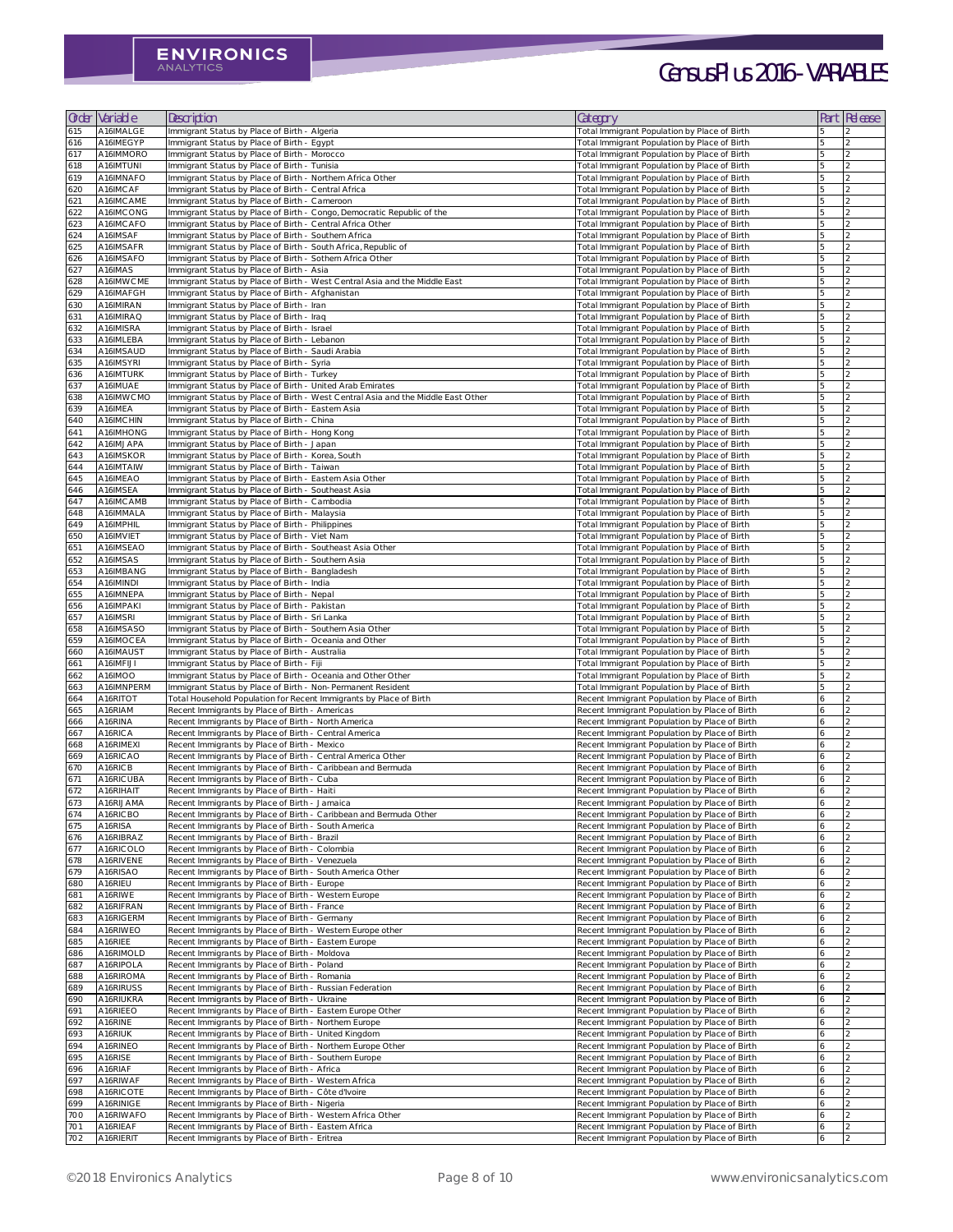| Order             | Variable               | Description                                                                                                                                     | Category                                                                                       | Part | Release |
|-------------------|------------------------|-------------------------------------------------------------------------------------------------------------------------------------------------|------------------------------------------------------------------------------------------------|------|---------|
| 703               | A16RIETHI              | Recent Immigrants by Place of Birth - Ethiopia                                                                                                  | Recent Immigrant Population by Place of Birth                                                  |      |         |
| 704               | A16RIKENY              | Recent Immigrants by Place of Birth - Kenya                                                                                                     | Recent Immigrant Population by Place of Birth                                                  |      |         |
| 705               | A16RISOMA              | Recent Immigrants by Place of Birth - Somalia                                                                                                   | Recent Immigrant Population by Place of Birth                                                  | 6    |         |
| 706               | A16RIEAFO              | Recent Immigrants by Place of Birth - Eastern Africa Other                                                                                      | Recent Immigrant Population by Place of Birth                                                  | 6    |         |
| 707               | A16RINAF               | Recent Immigrants by Place of Birth - Northern Africa                                                                                           | Recent Immigrant Population by Place of Birth                                                  |      |         |
| 708               | A16RIALGE              | Recent Immigrants by Place of Birth - Algeria                                                                                                   | Recent Immigrant Population by Place of Birth                                                  |      |         |
| 709               | A16RIEGYP              | Recent Immigrants by Place of Birth - Egypt                                                                                                     | Recent Immigrant Population by Place of Birth                                                  |      |         |
| 710               | A16RIMORO              | Recent Immigrants by Place of Birth - Morocco                                                                                                   | Recent Immigrant Population by Place of Birth                                                  | 6    |         |
| 711<br>712        | A16RITUNI<br>A16RINAFO | Recent Immigrants by Place of Birth - Tunisia<br>Recent Immigrants by Place of Birth - Northern Africa Other                                    | Recent Immigrant Population by Place of Birth<br>Recent Immigrant Population by Place of Birth |      |         |
| 713               | A16RICAF               | Recent Immigrants by Place of Birth - Central Africa                                                                                            | Recent Immigrant Population by Place of Birth                                                  | 6    |         |
| 714               | A16RISAF               | Recent Immigrants by Place of Birth - Southern Africa                                                                                           | Recent Immigrant Population by Place of Birth                                                  | 6    |         |
| 715               | A16RIAS                | Recent Immigrants by Place of Birth - Asia                                                                                                      | Recent Immigrant Population by Place of Birth                                                  |      |         |
| 716               | A16RIWCME              | Recent Immigrants by Place of Birth - West Central Asia and the Middle East                                                                     | Recent Immigrant Population by Place of Birth                                                  |      |         |
| 717               | A16RIAFGH              | Recent Immigrants by Place of Birth - Afghanistan                                                                                               | Recent Immigrant Population by Place of Birth                                                  |      |         |
| 718               | A16RIIRAN              | Recent Immigrants by Place of Birth - Iran                                                                                                      | Recent Immigrant Population by Place of Birth                                                  | 6    |         |
| 719               | A16RIIRAQ              | Recent Immigrants by Place of Birth - Iraq                                                                                                      | Recent Immigrant Population by Place of Birth                                                  | 6    |         |
| 720               | A16RIISRA              | Recent Immigrants by Place of Birth - Israel                                                                                                    | Recent Immigrant Population by Place of Birth                                                  | 6    |         |
| 721               | A16RILEBA              | Recent Immigrants by Place of Birth - Lebanon                                                                                                   | Recent Immigrant Population by Place of Birth                                                  | 6    |         |
| 722               | A16RISAUD              | Recent Immigrants by Place of Birth - Saudi Arabia                                                                                              | Recent Immigrant Population by Place of Birth                                                  |      |         |
| 723               | A16RISYRI              | Recent Immigrants by Place of Birth - Syria                                                                                                     | Recent Immigrant Population by Place of Birth                                                  |      |         |
| 724               | A16RITURK              | Recent Immigrants by Place of Birth - Turkey                                                                                                    | Recent Immigrant Population by Place of Birth                                                  | 6    |         |
| 725<br>726        | A16RIUAE<br>A16RIWCMO  | Recent Immigrants by Place of Birth - United Arab Emirates<br>Recent Immigrants by Place of Birth - West Central Asia and the Middle East Other | Recent Immigrant Population by Place of Birth<br>Recent Immigrant Population by Place of Birth |      |         |
| 727               | A16RIEA                | Recent Immigrants by Place of Birth - Eastern Asia                                                                                              | Recent Immigrant Population by Place of Birth                                                  | 6    |         |
| 728               | A16RICHIN              | Recent Immigrants by Place of Birth - China                                                                                                     | Recent Immigrant Population by Place of Birth                                                  | 6    |         |
| 729               | A16RIHONG              | Recent Immigrants by Place of Birth - Hong Kong Special Administrative Region                                                                   | Recent Immigrant Population by Place of Birth                                                  | 6    |         |
| 730               | A16RIJAPA              | Recent Immigrants by Place of Birth - Japan                                                                                                     | Recent Immigrant Population by Place of Birth                                                  |      |         |
| 731               | A16RISKOR              | Recent Immigrants by Place of Birth - South Korea                                                                                               | Recent Immigrant Population by Place of Birth                                                  | 6    |         |
| 732               | A16RIEAO               | Recent Immigrants by Place of Birth - Eastern Asia Other                                                                                        | Recent Immigrant Population by Place of Birth                                                  | 16   |         |
| 733               | A16RISEA               | Recent Immigrants by Place of Birth - Southeast Asia                                                                                            | Recent Immigrant Population by Place of Birth                                                  |      |         |
| 734               | A16RIPHIL              | Recent Immigrants by Place of Birth - Philippines                                                                                               | Recent Immigrant Population by Place of Birth                                                  |      |         |
| 735               | A16RIVIET              | Recent Immigrants by Place of Birth - Viet Nam                                                                                                  | Recent Immigrant Population by Place of Birth                                                  |      |         |
| 736               | A16RISEAO              | Recent Immigrants by Place of Birth - Southeast Asia Other                                                                                      | Recent Immigrant Population by Place of Birth                                                  | 6    |         |
| 737               | A16RISAS               | Recent Immigrants by Place of Birth - Southern Asia                                                                                             | Recent Immigrant Population by Place of Birth                                                  |      |         |
| 738               | A16RIBANG              | Recent Immigrants by Place of Birth - Bangladesh                                                                                                | Recent Immigrant Population by Place of Birth                                                  |      |         |
| 739<br><b>740</b> | A16RIINDI<br>A16RINEPA | Recent Immigrants by Place of Birth - India<br>Recent Immigrants by Place of Birth - Nepal                                                      | Recent Immigrant Population by Place of Birth<br>Recent Immigrant Population by Place of Birth |      |         |
| 741               | A16RIPAKI              | Recent Immigrants by Place of Birth - Pakistan                                                                                                  | Recent Immigrant Population by Place of Birth                                                  |      |         |
| 742               | A16RISRI               | Recent Immigrants by Place of Birth - Sri Lanka                                                                                                 | Recent Immigrant Population by Place of Birth                                                  |      |         |
| 743               | A16RISASO              | Recent Immigrants by Place of Birth - Southern Asia Other                                                                                       | Recent Immigrant Population by Place of Birth                                                  |      |         |
| 744               | A16RIOCEA              | Recent Immigrants by Place of Birth - Oceania And Other                                                                                         | Recent Immigrant Population by Place of Birth                                                  |      |         |
| 745               | A16RIAUST              | Recent Immigrants by Place of Birth - Australia                                                                                                 | Recent Immigrant Population by Place of Birth                                                  |      |         |
| 746               | A16RIOO                | Recent Immigrants by Place of Birth - Oceania Other                                                                                             | Recent Immigrant Population by Place of Birth                                                  |      |         |
| 747               | A16EDTT                | Total Household Population 15 Years or Over by Educational Attainment                                                                           | Population 15 Years or Over by Educational Attainment                                          | 6    |         |
| 748               | A16EDTNO               | Educational Attainment 15P - No certificate, diploma or degree                                                                                  | Population 15 Years or Over by Educational Attainment                                          | 6    |         |
| 749               | A16EDTHSD              | Educational Attainment 15P - Secondary (high) school diploma or equivalency certificate                                                         | Population 15 Years or Over by Educational Attainment                                          | 6    |         |
| 750               | A16EDTPST              | Educational Attainment 15P - Postsecondary certificate, diploma or degree                                                                       | Population 15 Years or Over by Educational Attainment                                          | 6    |         |
| 751               | A16EDTTRAD             | Educational Attainment 15P - Apprenticeship or trades certificate or diploma                                                                    | Population 15 Years or Over by Educational Attainment                                          | 6    |         |
| 752               | A16EDTTRDO             | Educational Attainment 15P - Trades certificate or diploma other than Certificate of Apprenticeship or<br>Certificate of Qualification          | Population 15 Years or Over by Educational Attainment                                          | 16   |         |
| 753               | A16EDTCACQ             | Educational Attainment 15P - Certificate of Apprenticeship or Certificate of Qualification                                                      | Population 15 Years or Over by Educational Attainment                                          | 6    |         |
| 754               | A16EDTCOLL             | Educational Attainment 15P - College, CEGEP or other non-university certificate or diploma                                                      | Population 15 Years or Over by Educational Attainment                                          | 6    |         |
| 755               | A16EDTUNBB             | Educational Attainment 15P - University certificate or diploma below bachelor level                                                             | Population 15 Years or Over by Educational Attainment                                          | 6    |         |
|                   |                        |                                                                                                                                                 |                                                                                                |      |         |
| 756               | A16EDTUNBT             | Educational Attainment 15P - University certificate, diploma or degree at bachelor level or above                                               | Population 15 Years or Over by Educational Attainment                                          | 6    |         |
| 757               | A16EDTUNBA             | Educational Attainment 15P - Bachelor's degree                                                                                                  | Population 15 Years or Over by Educational Attainment                                          | 6    |         |
| 758               | A16EDTUNBP             | Educational Attainment 15P - University certificate or diploma above bachelor level                                                             | Population 15 Years or Over by Educational Attainment                                          | 6    |         |
| 759               | A16EDTMED              | Educational Attainment 15P - Degree in medicine, dentistry, veterinary medicine or optometry                                                    | Population 15 Years or Over by Educational Attainment                                          | 6    |         |
|                   |                        |                                                                                                                                                 |                                                                                                |      |         |
| 760               | A16EDTMAST             | Educational Attainment 15P - Master's degree                                                                                                    | Population 15 Years or Over by Educational Attainment                                          | 6    |         |
| 761               | A16EDTDOCT             | Educational Attainment 15P - Earned doctorate                                                                                                   | Population 15 Years or Over by Educational Attainment                                          | 6    |         |
| 762               | A16EDAT                | Total Household Population 25-64 Years of Age by Educational Attainment                                                                         | Population 25-64 Years of Age by Educational Attainment                                        | 6    |         |
|                   |                        |                                                                                                                                                 |                                                                                                |      |         |
| 763               | A16EDANO               | Educational Attainment 25-64 - No certificate, diploma or degree                                                                                | Population 25-64 Years of Age by Educational Attainment                                        | 6    |         |
|                   |                        |                                                                                                                                                 |                                                                                                |      |         |
| 764               | A16EDAHSD              | Educational Attainment 25-64 - Secondary (high) school diploma or equivalency certificate                                                       | Population 25-64 Years of Age by Educational Attainment                                        | 6    |         |
|                   |                        |                                                                                                                                                 |                                                                                                |      |         |
| 765               | A16EDAPST              | Educational Attainment 25-64 - Postsecondary certificate, diploma or degree                                                                     | Population 25-64 Years of Age by Educational Attainment                                        | 6    |         |
|                   |                        |                                                                                                                                                 |                                                                                                |      |         |
| 766               | A16EDATRAD             | Educational Attainment 25-64 - Apprenticeship or trades certificate or diploma                                                                  | Population 25-64 Years of Age by Educational Attainment                                        | 6    |         |
| 767               | A16EDATRDO             | Educational Attainment 25-64 - Trades certificate or diploma other than Certificate of Apprenticeship                                           | Population 25-64 Years of Age by Educational Attainment                                        | 6    |         |
|                   |                        | or Certificate of Qualification                                                                                                                 |                                                                                                |      |         |
| 768               | A16EDACACQ             | Educational Attainment 25-64 - Certificate of Apprenticeship or Certificate of Qualification                                                    | Population 25-64 Years of Age by Educational Attainment                                        | 6    |         |
|                   |                        |                                                                                                                                                 |                                                                                                |      |         |
| 769               | A16EDACOLL             | Educational Attainment 25-64 - College, CEGEP or other non-university certificate or diploma                                                    | Population 25-64 Years of Age by Educational Attainment                                        | 6    |         |
|                   |                        |                                                                                                                                                 |                                                                                                |      |         |
| 770               | A16EDAUNBB             | Educational Attainment 25-64 - University certificate or diploma below bachelor level                                                           | Population 25-64 Years of Age by Educational Attainment                                        | 6    |         |
|                   |                        |                                                                                                                                                 |                                                                                                |      |         |
| 771               | A16EDAUNBT             | Educational Attainment 25-64 - University certificate, diploma or degree at bachelor level or above                                             | Population 25-64 Years of Age by Educational Attainment                                        | 6    |         |
|                   |                        |                                                                                                                                                 |                                                                                                |      |         |
| 772               | A16EDAUNBA             | Educational Attainment 25-64 - Bachelor's degree                                                                                                | Population 25-64 Years of Age by Educational Attainment                                        | 6    |         |
| 773               |                        |                                                                                                                                                 |                                                                                                |      |         |
|                   | A16EDAUNBP             | Educational Attainment 25-64 - University certificate or diploma above bachelor level                                                           | Population 25-64 Years of Age by Educational Attainment                                        | 6    |         |
| 774               | A16EDAMED              | Educational Attainment 25-64 - Degree in medicine, dentistry, veterinary medicine or optometry                                                  | Population 25-64 Years of Age by Educational Attainment                                        |      |         |
|                   |                        |                                                                                                                                                 |                                                                                                |      |         |